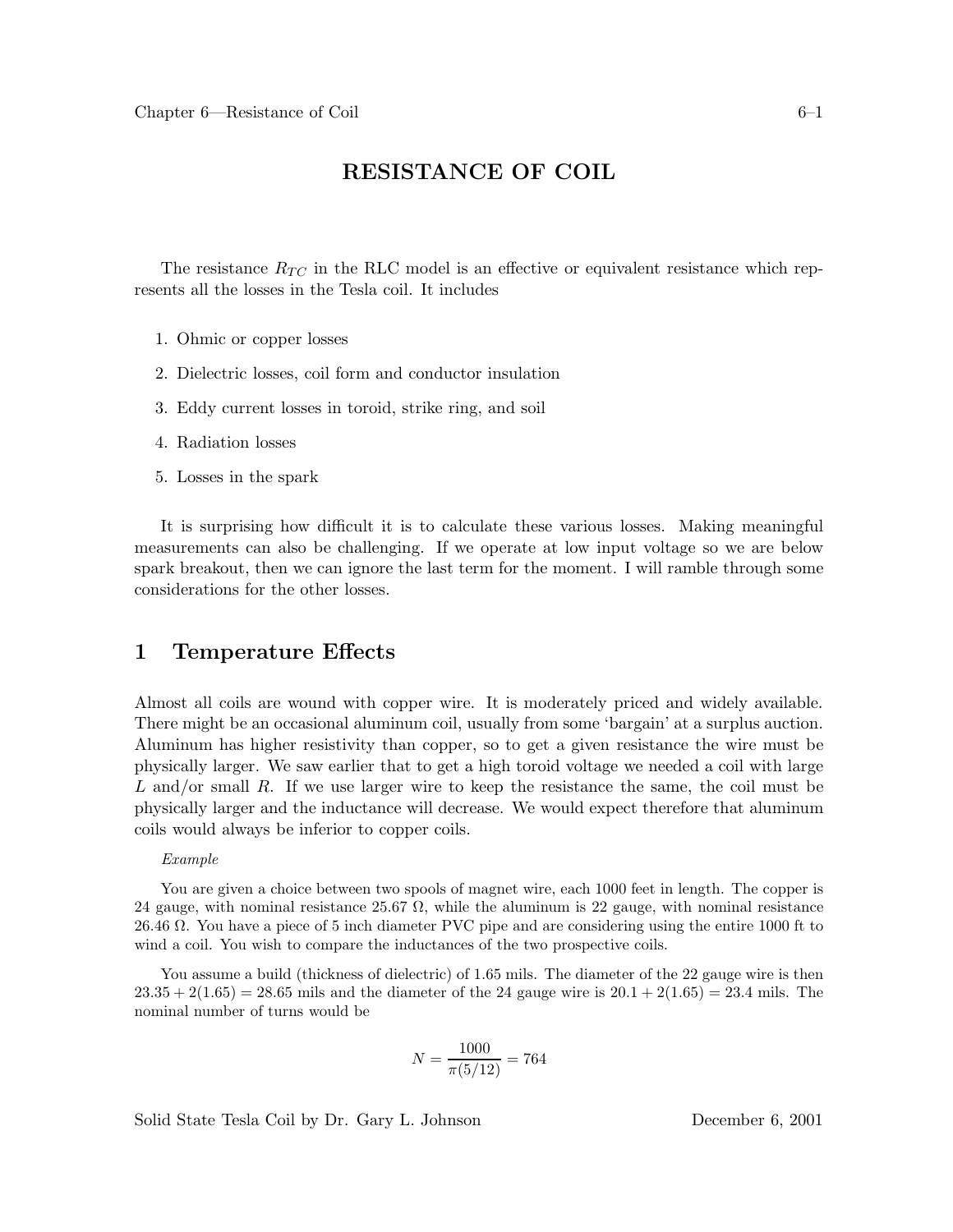The winding length for the 22 gauge wire would be

$$
\ell_w = 764(28.65) = 21,890 \text{ miles} = 21.89 \text{ inches}
$$

and 17.19 inches for the 24 gauge wire.

By Wheeler's formula, the inductance for the 22 gauge coil would be

$$
L = \frac{r^2 N^2}{9r + 10\ell_w} = \frac{(2.5)^2 (764)^2}{9(2.5) + 10(21.89)} = 15,110 \ \mu\text{H}
$$

The 24 gauge coil has an inductance of 18,120  $\mu$ H. For this particular example where r and N are held fixed,  $\ell_w$  is proportional to wire diameter and since it appears in the denominator, a smaller wire diameter results in a larger inductance.

If we hold the winding length fixed, say at 17.88 inches, then the 1000 ft of aluminum wire will fit on a coil of 624 turns and 6.121 inches diameter. The inductance is now 17,670  $\mu$ H, larger but still less than that of the copper coil. The aluminum coil has more resistance and less inductance than the copper coil, both undesirable. As a side issue, if we hold the winding length fixed, the coil gets to be relatively short and fat. Standard wisdom is that the ratio of length to diameter needs to be on the order of four or five, so this is another negative factor. You should buy the copper wire.

Aluminum forms a coating of aluminum oxide when exposed to air. This oxide is not a conductor (copper oxide is) so there is always a problem in making electrically solid connections. This is not an unsolvable problem since electric utilities use aluminum wire almost exclusively, for cost and weight reasons. The trained individual with the right tools might be able to get acceptable performance from an aluminum coil. The rest of us should stick with copper.

Silver is slightly more conductive than copper, but the price is much higher. Copper losses are not considered that big a factor in coil performance, so there is little incentive to go to silver wire.

The dc resistance of copper wire is determined by table look-up or by measurement with an ohmmeter. The tables typically give the resistance of 1000 ft of wire at a specified temperature, say  $20^{\circ}$ C or  $68^{\circ}$ F. The tables give the resistance to four significant places, but using more than three is somewhat of a joke because of the resistance variation with temperature. If the table resistance is  $R_1$  at a temperature  $T_1$ , then the resistance  $R_2$  at some other temperature  $T_2$  is

$$
R_2 = R_1 \frac{T_2 - T_i}{T_1 - T_i} \tag{1}
$$

where  $T_i$  is the *inferred absolute zero temperature*,  $-234.5^{\circ}\text{C}$  for copper. If the table resistance is given for 20<sup>o</sup>C, then the resistance of a copper wire at temperature  $T_2$  is

$$
R_2 = R_1 \frac{T_2 + 234.5}{20 + 234.5}
$$
 (2)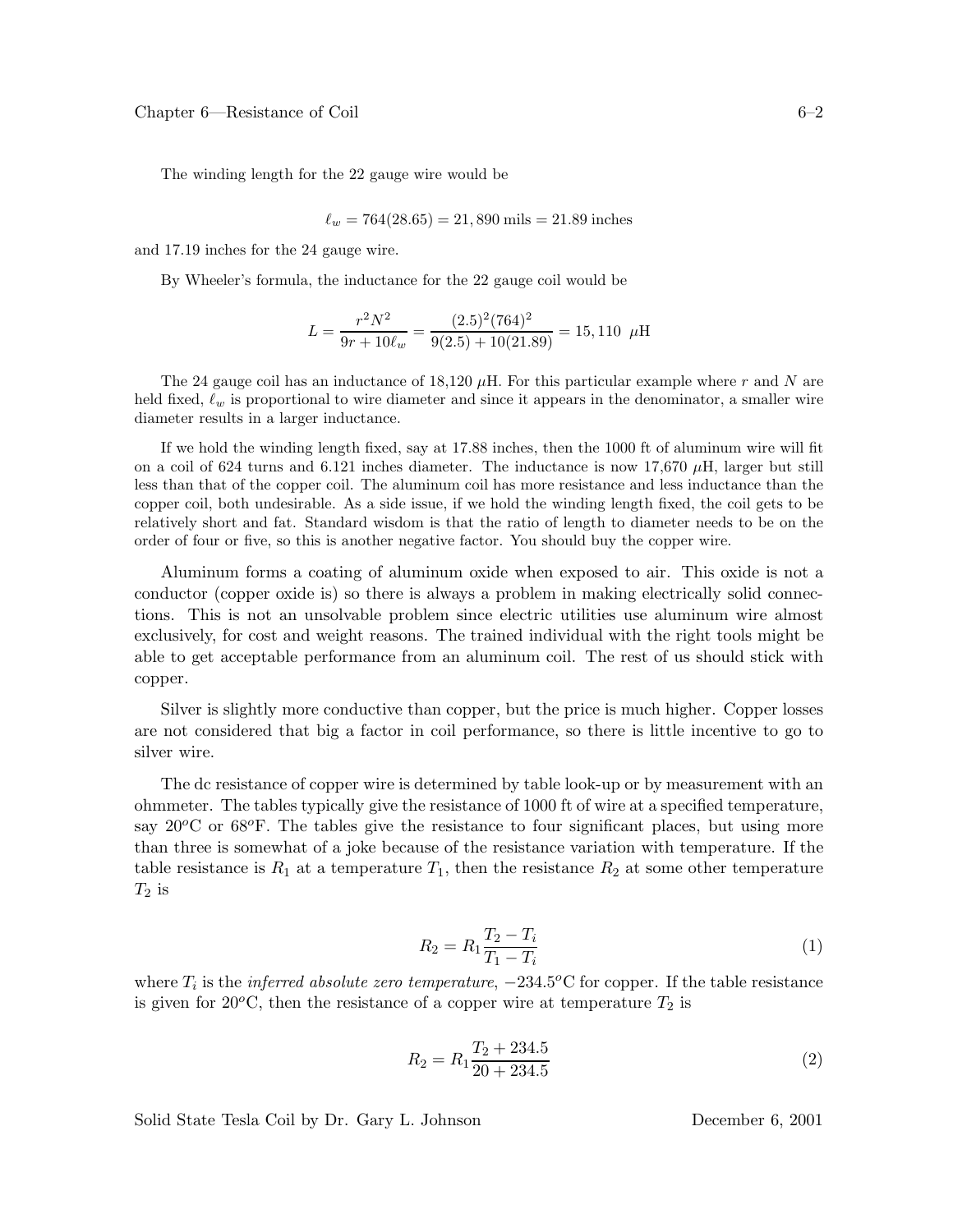The resistance has dropped to 90% of the tabulated value at  $-5.45^{\circ}$ C (not impossible for an unheated shop in some parts of the world) and is at  $110\%$  of the tabulated value at  $45.45^{\circ}$ C. The wire could certainly rise to this temperature during operation even on a pleasant day.

The inferred absolute zero temperature does not have much to do with absolute zero  $(-273^{\circ}C)$ . Pure iron has an inferred absolute zero of  $-162^{\circ}C$  and Manganin has an inferred absolute zero of  $-167,000^{\circ}$ C. The fact that the inferred absolute zero of copper is not drastically different from absolute zero makes it useful as a temperature sensor. If one is curious about how warm a Tesla coil got during operation, the best way of measuring the temperature is to measure the dc resistance and work backwards through the above equations.

## **2 Skin Effect**

At dc, current flows uniformly across the entire cross section of the conductor. As frequency increases, however, a phenomenon called skin effect causes less of the total current to flow in the center of the wire. Having less conductor available causes the resistance to increase.

An expression for skin depth can be derived as

$$
\delta = \frac{1}{\sqrt{\pi f \mu \sigma}}\tag{3}
$$

where f is the frequency in Hz,  $\mu$  is the permeability of the conductor  $(4\pi \times 10^{-7}$  for nonferromagnetic materials), and  $\sigma$  is the conductivity.

The skin depth for copper at  $20^{\circ}$ C is

$$
\delta = \frac{0.066}{\sqrt{f}} \quad \text{m} \tag{4}
$$

Most introductory electromagnetic theory books derive the expression for ac resistance as

$$
R_{ac} = R_{dc} \frac{b}{2\delta} \tag{5}
$$

where b is the radius of the wire and  $\delta$  is the skin depth, in consistent units. This equation is only valid for  $\delta \ll b$ . As might be expected, this excludes most Tesla coils, so we must find other expressions.

A number of more advanced electromagnetic theory books derive an expression for the ac resistance. Typical is the treatment by Ramo, Whinnery, and Van Duzer [6]. They start with Maxwell's Equations, and write a differential equation for the current density  $J_z(r)$  inside an isolated straight cylindrical conductor centered on the z axis.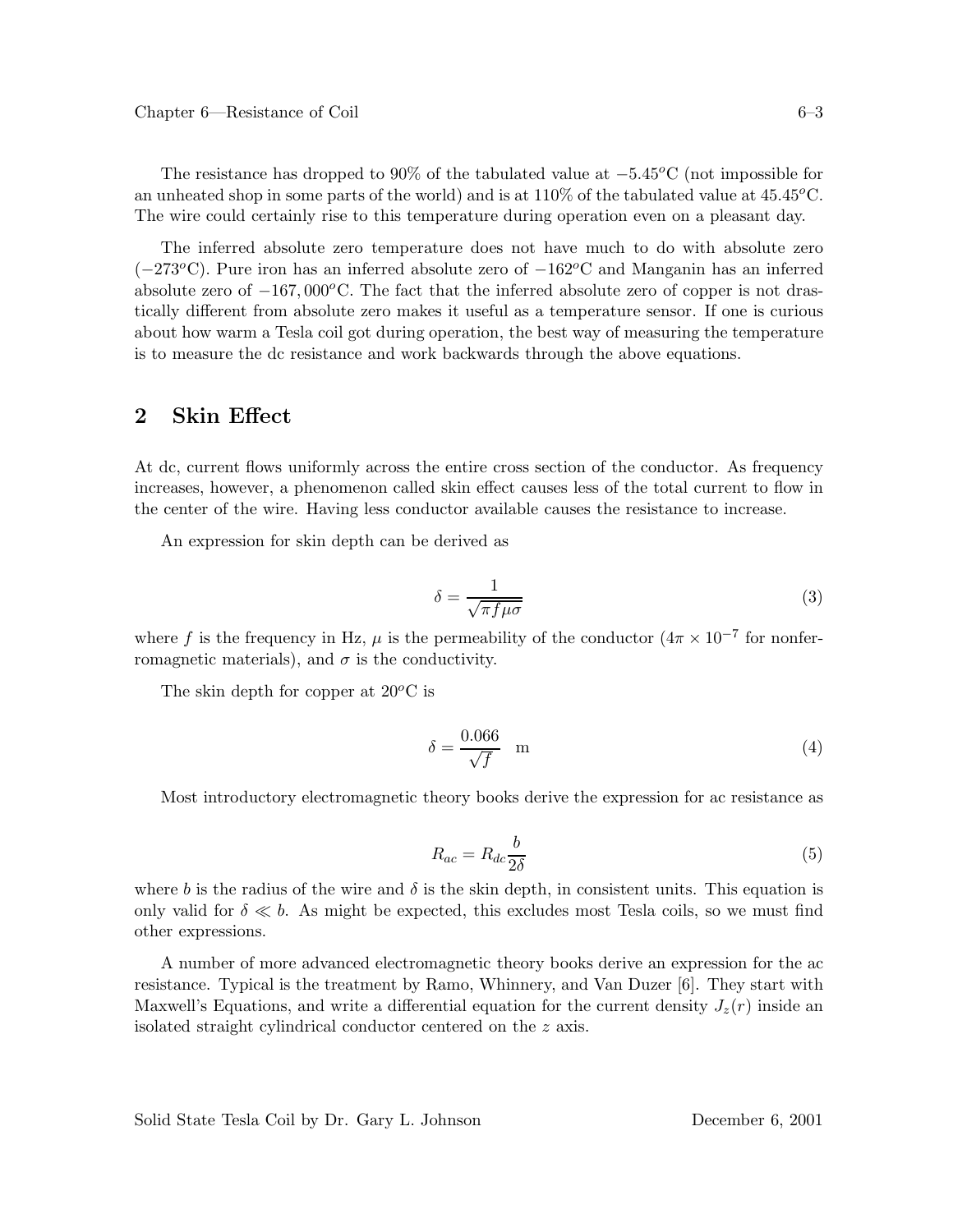Chapter 6—Resistance of Coil 6–4

$$
\frac{d^2J_z}{dr^2} + \frac{1}{r}\frac{dJ_z}{dr} + T^2J_z = 0
$$
\n(6)

where

$$
T^{2} = -j\omega\mu\sigma = -j(2\pi f\mu\sigma) = -j\frac{2}{\delta^{2}}
$$
\n(7)

The solution for current density is

$$
J_z = AJ_0(Tr) \tag{8}
$$

where  $J_0(Tr)$  is the Bessel function of the first kind and zero order.

The infinite series for this Bessel function is

$$
J_0(Tr) = \sum_{m=0}^{\infty} \frac{(-1)^m \left(\frac{Tr}{2}\right)^{2m}}{(m!)^2} = \sum_{m=0}^{\infty} \frac{(-1)^m (T^2)^m r^{2m}}{2^{2m} (m!)^2}
$$
(9)

When we insert the above expression for  $T^2$ , the series becomes

$$
J_0(Tr) = \sum_{m=0}^{\infty} \frac{(-1)^m (-j)^m \left(\frac{2}{\delta^2}\right)^m r^{2m}}{2^{2m} (m!)^2}
$$
(10)

Note that

$$
(-1)^m(-j)^m = (j)^m \tag{11}
$$

$$
\frac{2^m}{2^{2m}} = \frac{1}{2^m} \tag{12}
$$

$$
\frac{r^{2m}}{\delta^{2m}} = \left(\frac{r}{\delta}\right)^{2m} \tag{13}
$$

With these substitutions, we can write

$$
J_0(Tr) = \sum_{m=0}^{\infty} \frac{(j)^m \left(\frac{r}{\delta}\right)^{2m}}{2^m (m!)^2}
$$
 (14)

The series can now be split into its real and imaginary parts.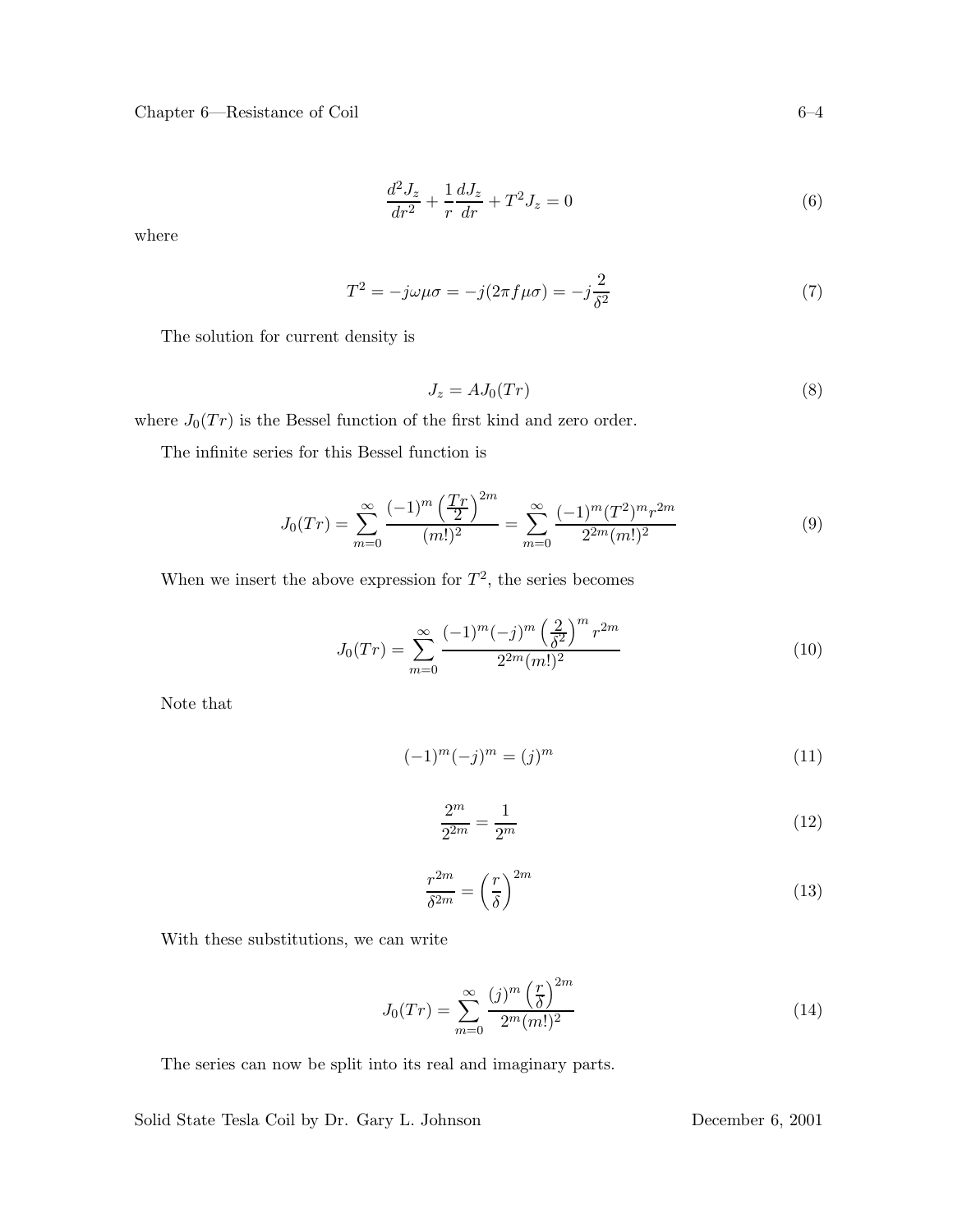Chapter 6—Resistance of Coil

$$
\text{Real}[J_0(Tr)] = 1 - \frac{\left(\frac{r}{\delta}\right)^4}{2^2(2!)^2} + \frac{\left(\frac{r}{\delta}\right)^8}{2^4(4!)^2} - + \cdots \tag{15}
$$

$$
\text{Imag}[J_0(Tr)] = \frac{\left(\frac{r}{\delta}\right)^2}{2(1!)^2} - \frac{\left(\frac{r}{\delta}\right)^6}{2^3(3!)^2} + \frac{\left(\frac{r}{\delta}\right)^{10}}{2^5(5!)^2} - + \cdots
$$
\n(16)

These are related to the ber and bei functions as follows.

$$
\text{Real}[J_0(Tr)] = \text{ber}(\sqrt{2}r/\delta) \tag{17}
$$

$$
\text{Imag}[J_0(Tr)] = \text{bei}(\sqrt{2}r/\delta) \tag{18}
$$

There are several ways to proceed to find the ac resistance. One is to use one of Maxwell's curl equations to find the magnetic field inside the wire, a constant times the derivative of the electric field. This magnetic field is used to find the total current in the wire. The electric field times the wire length  $\ell$  is the total voltage. The ac resistance is just the real part of the ratio of voltage to current.

To my knowledge, every method of finding the ac resistance is tedious. I will proceed with a basic Circuit Theory I type approach. Consider the straight wire as formed of  $N$  concentric cylinders, as shown in Fig. 1.



Figure 1: Wire Formed of Concentric Cylinders

The wire radius is b. The radius to each boundary between cylinders is designated by  $r_k$ , where  $r_N = b$ ,  $r_1 = b/N$ ,  $r_0 = 0$ , etc. The cross sectional area of cylindrical shell k is

Solid State Tesla Coil by Dr. Gary L. Johnson

December  $6, 2001$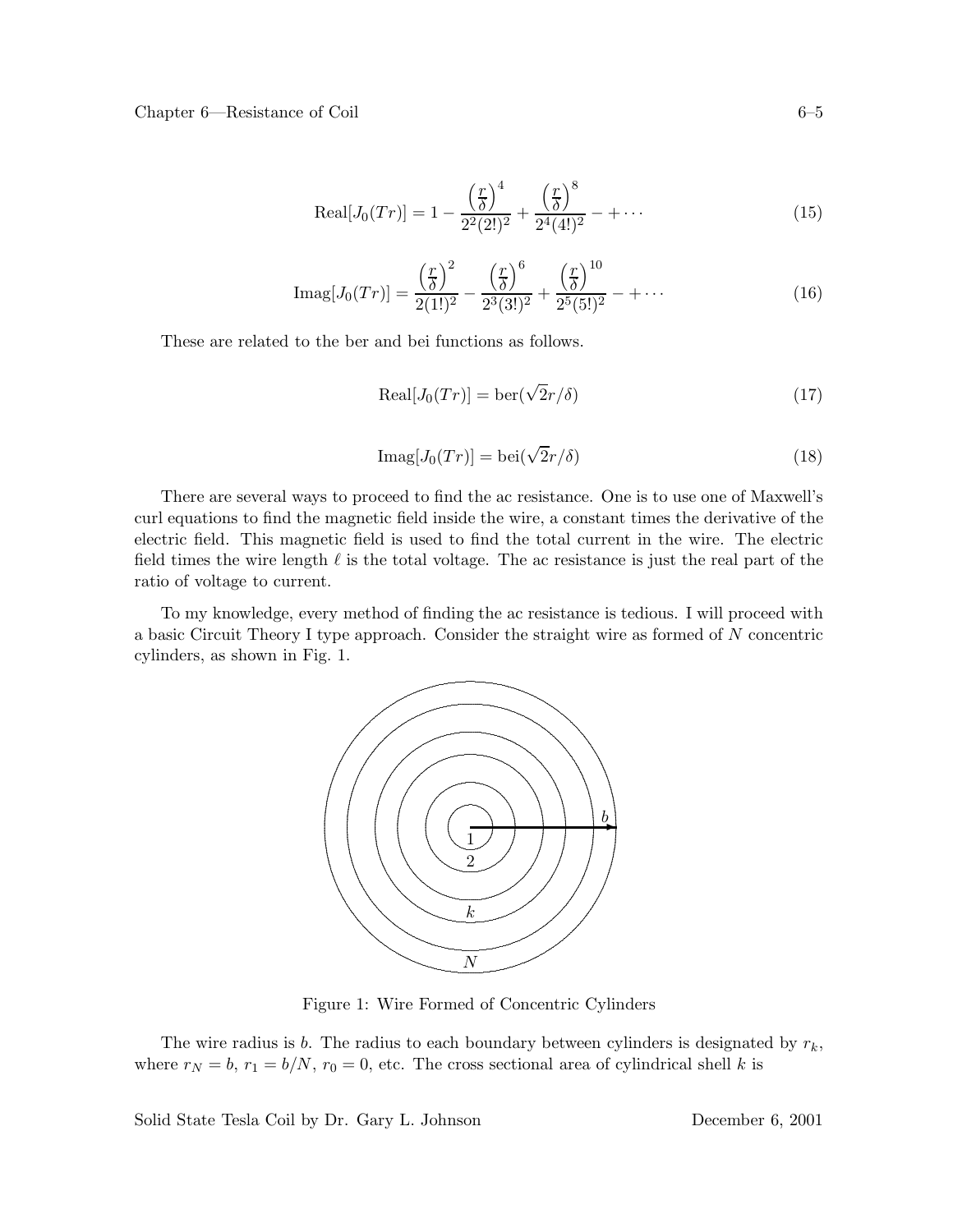Chapter 6—Resistance of Coil 6–6

Area = 
$$
\pi (r_k^2 - r_{k-1}^2)
$$
 (19)

The dc resistance of cylindrical shell k is

$$
R_{dck} = \frac{\rho \ell}{\pi (r_k^2 - r_{k-1}^2)}
$$
\n(20)

where  $\rho$  is the resistivity and  $\ell$  is the length of the wire. The dc resistance of the entire wire is

$$
R_{dc} = \frac{\rho \ell}{\pi b^2} \tag{21}
$$

The average current density in a shell is approximately the current density at the midpoint of a shell. That is,

$$
J_{zk} = AJ_0(Tr) \t\t for \t\t r = \frac{r_k + r_{k-1}}{2} \t\t (22)
$$

The current in shell k is

$$
I_k = J_{zk} \pi (r_k^2 - r_{k-1}^2)
$$
\n(23)

Note that  $I_k$  is a phasor. Both the magnitude and the phase of the current and current density vary from the center to the surface of the wire.

The total current is given by

$$
I = \sum_{k=1}^{N} I_k \tag{24}
$$

where all the real parts of the various  $I_k$  are added together, and all the imaginary parts, to form the phasor  $I$ . The power dissipated in shell  $k$  is

$$
P_k = I_k I_k^* R_{dck} \tag{25}
$$

where  $I_k I_k^*$  indicates that the current has been multiplied by its complex conjugate to form  $|I_k|^2$ . The total power dissipated in the wire is

$$
P = \sum_{k=1}^{N} P_k \tag{26}
$$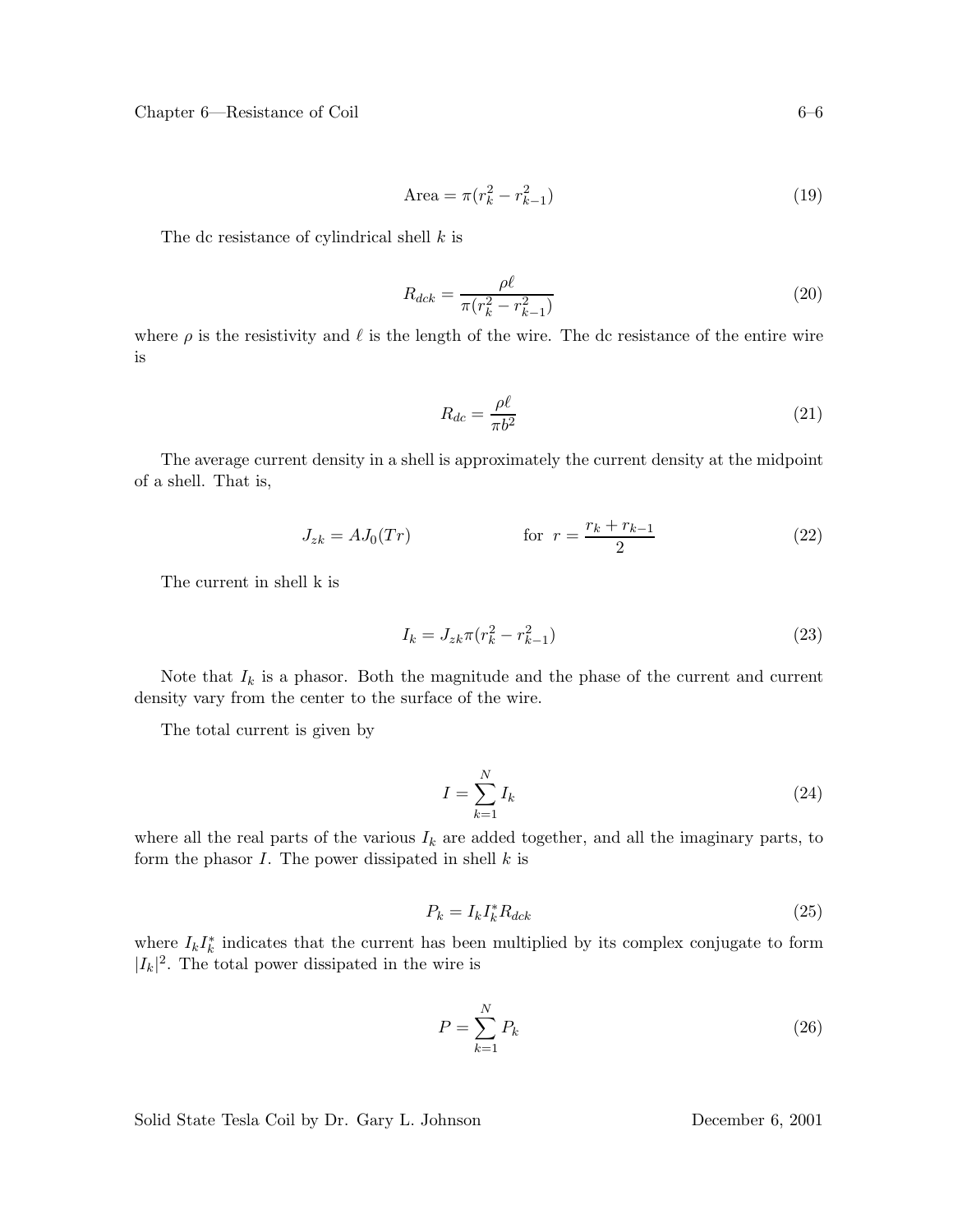But by definition

$$
P = |I|^2 R_{ac} \tag{27}
$$

Therefore,

$$
R_{ac} = \frac{P}{|I|^2} = \frac{\sum_{k=1}^{N} P_k}{|I|^2}
$$
\n(28)

and

$$
\frac{R_{ac}}{R_{dc}} = \frac{\sum_{k=1}^{N} P_k}{R_{dc} |I|^2}
$$
\n(29)

We need to do one more step to get this formula into computational form. The ratio of resistances is independent of a specific current flow so we can set  $A = 1$  in Eq. 22. For shorthand we will write the real part of  $J_{zk}$  as  $REJ_k$  and the imaginary part as IM $J_k$ . After pages of algebra, all the terms like  $\rho\ell$  cancel out and we have the final result.

$$
\frac{R_{ac}}{R_{dc}} = \frac{\sum_{k=1}^{N} [\text{RE}J_k^2 + \text{IM}J_k^2] \left( \left(\frac{r_k}{b}\right)^2 - \left(\frac{r_{k-1}}{b}\right)^2 \right)}{\left[\sum_{k=1}^{N} \text{RE}J_k \left( \left(\frac{r_k}{b}\right)^2 - \left(\frac{r_{k-1}}{b}\right)^2 \right)\right]^2 + \left[\sum_{k=1}^{N} \text{IM}J_k \left( \left(\frac{r_k}{b}\right)^2 - \left(\frac{r_{k-1}}{b}\right)^2 \right)\right]^2}
$$
(30)

The algebra basically normalizes itself to use a cylinder of unit radius. The variable is skin depth, which appears in the argument of the Bessel function as  $r/\delta$ . If the wire radius is one skin depth, the ratio  $R_{ac}/R_{dc} = 1.020$ , so the dc resistance can be used for any wire for which the radius is less than a skin depth. Other values are given in Table 1.

|   | able 1: $R_{ac}/R_{dc}$ for various values of $b/\delta$ . |  |
|---|------------------------------------------------------------|--|
|   | $R_{ac}/R_{dc}$                                            |  |
| 1 | 1.020                                                      |  |
| 2 | 1.263                                                      |  |
| 3 | 1.763                                                      |  |
| 4 | 2.261                                                      |  |
| 5 | 2.743                                                      |  |
| 6 | 3.221                                                      |  |
| 7 | 3.693                                                      |  |
| 8 | 4.154                                                      |  |

Table 1:  $R_{ac}/R_{dc}$  for various values of  $b/\delta$ .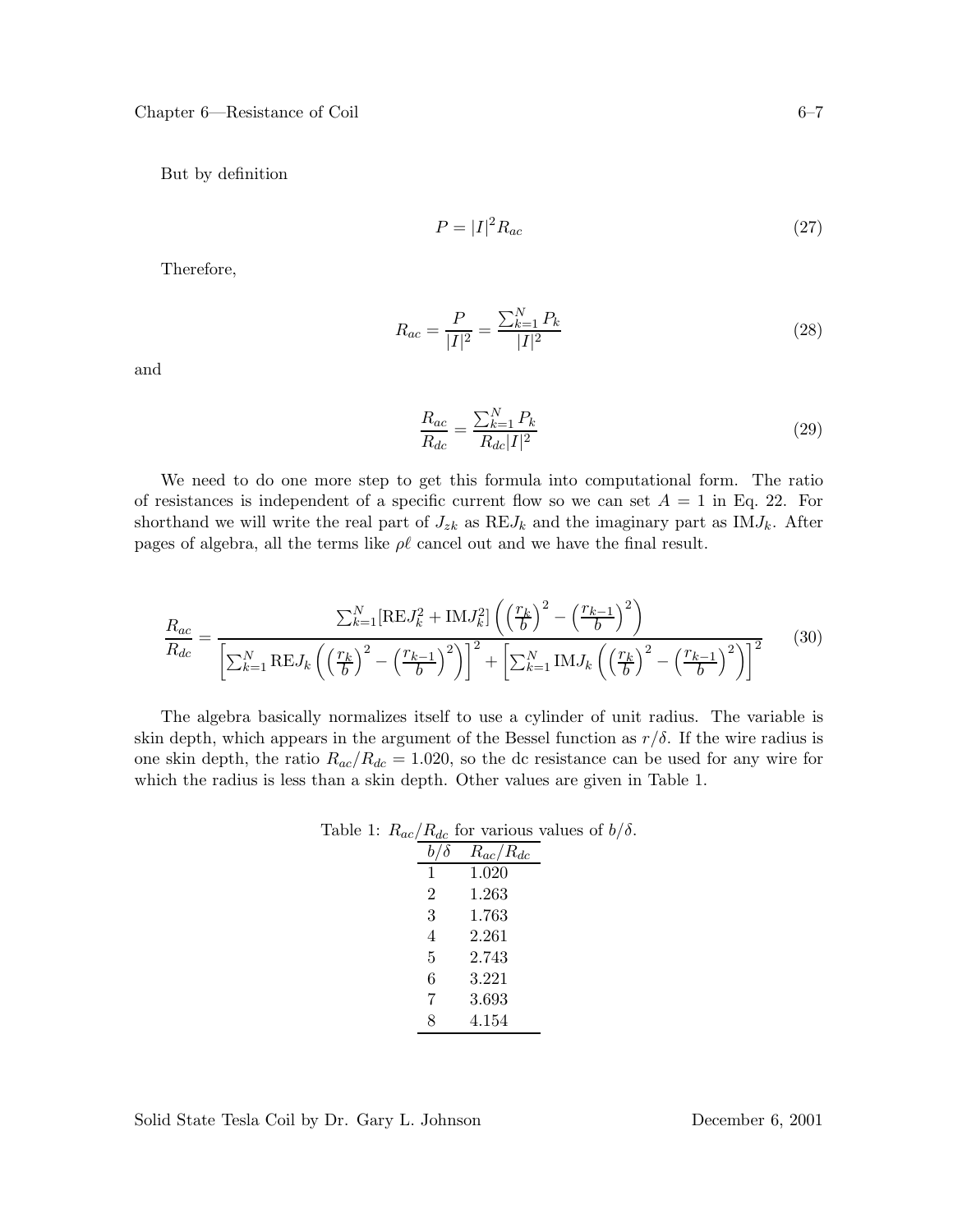This analytic technique of finding the ac resistance has been around for a long time and is described in many books. Before the advent of computers, it was difficult to use. One would use tables of Bessel functions which listed real and imaginary components separately, such as Jahnke and Emde [4]. The notation among different authors differed, making it difficult to compare results. Of course, computers have now made the task of calculating these infinite series much more manageable. Actually, if the wire radius is not more than about 8 skin depths, the first 12 terms of Eq. 14 are more than adequate.

Because of the difficulties of using this analytic technique before computers, people developed lookup tables and empirical models to find  $R_{ac}/R_{dc}$ . For historical interest and for the benefit of any reader adverse to writing computer code, we will present the approximations developed by Terman [8], who has a detailed discussion of this topic. He defines  $R_{ac}$  in terms of a parameter  $x$ , where

$$
x = \pi d \sqrt{\frac{2f}{\rho(10^7)}}
$$
\n(31)

for nonmagnetic materials. Here,  $d$  is the conductor diameter in meters,  $f$  is the frequency in Hz, and  $\rho$  is the resistivity in ohm meters. As x gets very small, due to either low frequency or small wire, the ac resistance approaches the dc resistance. Above about  $x = 3$ ,  $R_{ac}/R_{dc}$ varies essentially linearly with  $x$  according to the expression

$$
\frac{R_{ac}}{R_{dc}} = 0.3535x + 0.264 \qquad (x > 3)
$$
\n(32)

Terman gives the following tabular values of  $R_{ac}/R_{dc}$  for x between 0 and 3.

| $\boldsymbol{x}$ | $R_{ac}/R_{dc}$ | $\boldsymbol{x}$ | $R_{ac}/R_{dc}$ |
|------------------|-----------------|------------------|-----------------|
| $\Omega$         | 1.0000          | $1.5\,$          | 1.026           |
| 0.5              | 1.0003          | $1.6\,$          | 1.033           |
| 0.6              | 1.0007          | $1.7\,$          | 1.042           |
| $0.7^{\circ}$    | 1.0012          | 1.8              | 1.052           |
| 0.8              | 1.0021          | 1.9              | 1.064           |
| 0.9              | 1.0034          | 2.0              | 1.078           |
| 1.0              | 1.005           | 2.2              | 1.111           |
| 1.1              | 1.008           | 2.4              | 1.152           |
| $1.2\,$          | 1.011           | 2.6              | 1.201           |
| $1.3^{\circ}$    | 1.015           | 2.8              | 1.256           |
| 1.5              | 1.020           | $3.0\,$          | 1.318           |

Table 2:  $R_{ac}/R_{dc}$  for various values of x.

For copper,  $\rho = 1.724 \times 10^{-8}$  ohm meters. For those of us still using wire tables in English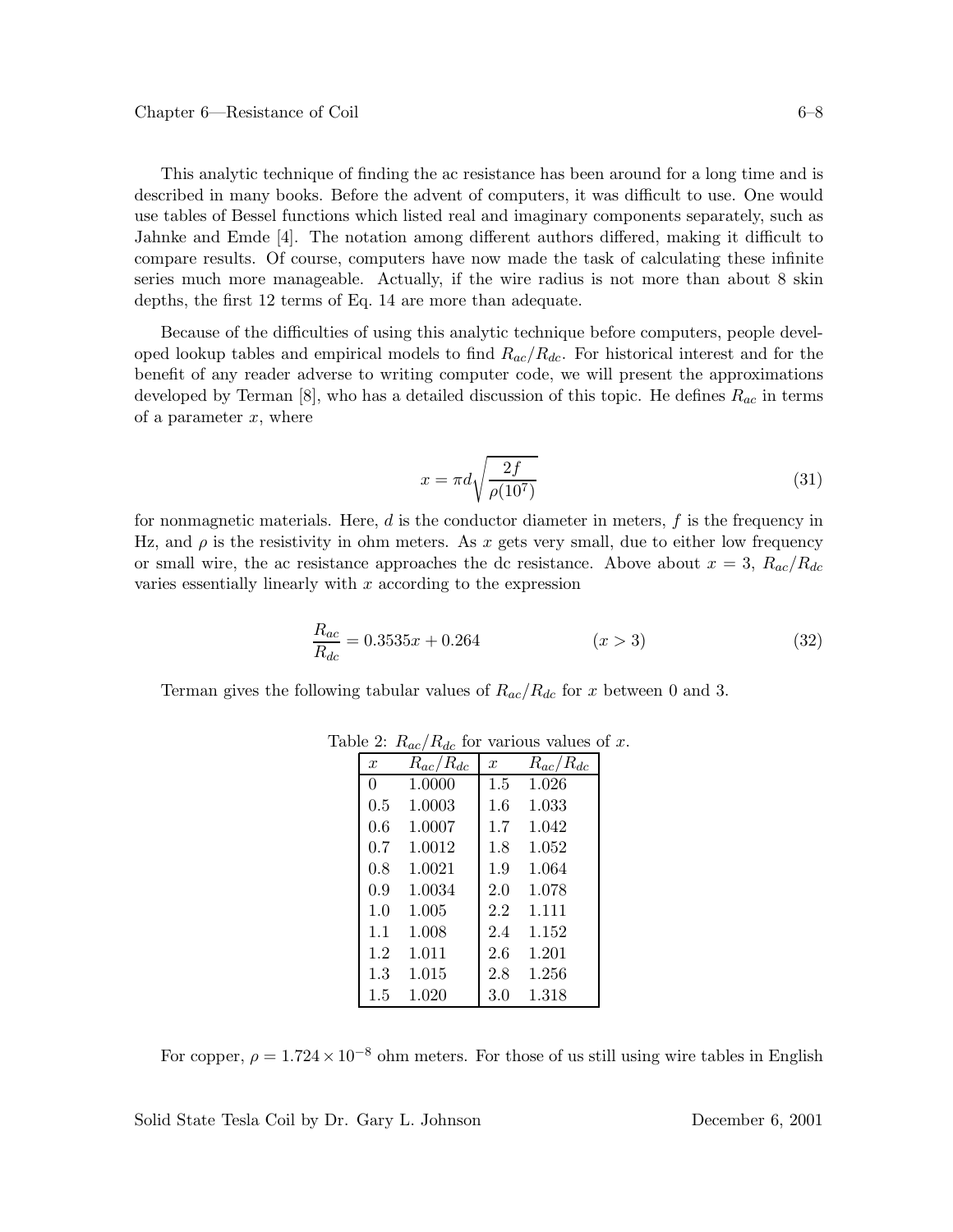units, where wire diameters are given in mils  $(1 \text{ mil} = 0.001 \text{ inch})$ , Terman  $[8]$  has reduced the expression for  $x$  to

$$
x = 0.271d_m\sqrt{f_{MHz}}\tag{33}
$$

where  $d_m$  is the wire diameter in mils and  $f_{MHz}$  is the frequency in MHz.

For example, the 14 ga coil being examined here has a dc resistance of 3.99  $\Omega$  at 20<sup>o</sup>C. For a large toroid, the resonant frequency is 160 kHz. The nominal diameter of 14 ga wire is 64.08 mils. We calculate  $x$  as

$$
x = 0.271(64.08)\sqrt{0.16} = 6.946
$$

The ac resistance of the wire in the coil (assuming the wire is uncoiled and is supported in one straight line) is then

$$
R_{ac} = 3.99(0.3535(6.964) + 0.264) = 10.85 \quad \Omega
$$

We see that skin effect makes a significant difference in resistance, especially where larger wire sizes or higher frequencies are used.

The two methods presented here (Terman and the one using Bessel functions) should yield very nearly the same results if we use the relationship

$$
x = 1.412 \frac{b}{\delta} \tag{34}
$$

For example, if  $b/\delta = 3$ , then  $x = 4.236$  and

$$
\frac{R_{ac}}{R_{dc}} = 0.3535(4.236) + 0.264 = 1.761
$$
\n(35)

which is reasonably close to the value of 1.763 given in Table 1.

# **3 Proximity Effect**

The effect of adjacent turns in the coil causes the current density to be even more nonuniform than for the straight wire, which raises the resistance even more. This effect is called the *proximity effect*. Terman [8] has a curve for two straight parallel cylinders carrying current the same direction that shows an increase of about 33% for the wires touching physically (but not electrically), and an increase of about 10% for the case when the two wires are separated by a gap equal to the wire diameter.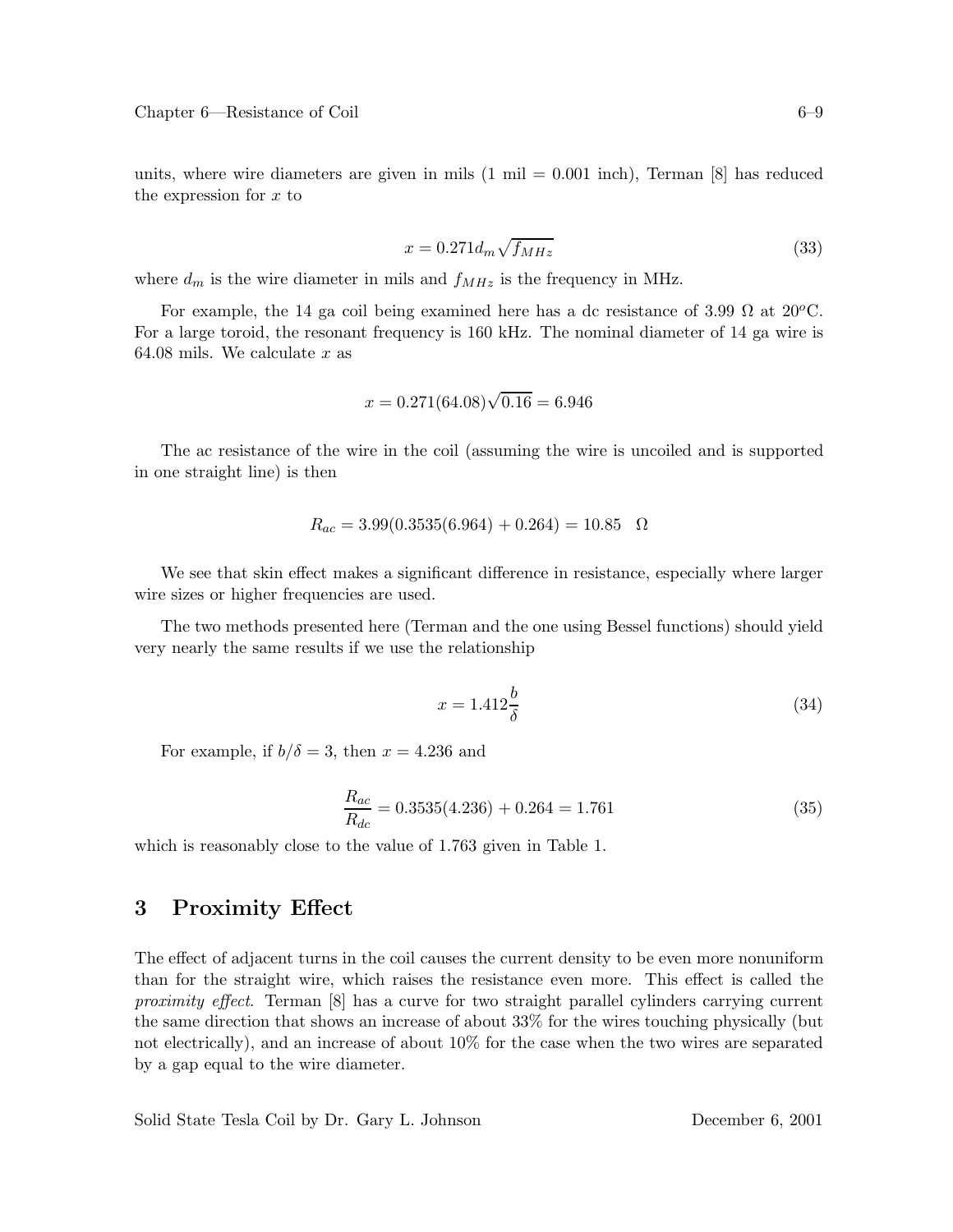### **Medhurst**

But our problem is not that of two parallel wires going to infinity, but that of hundreds of turns of wire in a finite space. Perhaps the first person to examine this problem experimentally was Medhurst [5]. We saw his results for the self-capacitance of a coil back in Chapter 2. The same paper gives tables for  $\phi_M$ , the increase in resistance over  $R_{ac}$  as a function of coil length over coil diameter and wire diameter over wire spacing. Since such tests are critical to our Tesla coil model, it seems appropriate to discuss his paper in some detail.

Medhurst used between 30 and 50 turns of bare copper wire wound in grooves of a low loss dielectric former. The former material was Distrene, which he claimed to have a power factor of about 0.0003. The coil and former were dried carefully before testing. This means that dielectric losses in the coil form, winding insulation, and humidity should be negligible. He did not mention the possibility of eddy current losses, but I suspect these were negligible as well. Testing was done at low power, so corona or spark losses would have been zero. His test method did not separate ohmic (heating) losses from radiation losses. Standard wisdom is that radiation from small coils at relatively low frequencies is negligible, and I have seen no contrary evidence, so it will be assumed that his results apply to ohmic heating.

He used two different wire sizes, 18 and 20 s.w.g. I assume these refer to the British Standard Wire Gauge, where 18 s.w.g. has a diameter of 48 mils (1.219 mm) and 20 s.w.g. has a diameter of 36 mils (0.9144 mm). For the tight wound case, he used double-silk-covered (dsc) or single-silk-covered conductors. Such coatings are not readily available today, so it would be hard to replicate his findings.

A confusing aspect of his paper is that the symbol H is used in four different ways. It is used for magnetic field and for the unit of inductance, both of which are immediately obvious and not a problem. It is used for a function of coil length over coil diameter as we saw in Chapter 2, where  $C_M = HD$  for the self-capacitance (or Medhurst capacitance) of a coil. Then the symbol is also used for a function of wire diameter and skin depth in determining the ac resistance. Some other symbol would have been more appropriate.

The coils Medhurst tested are not 'typical' Tesla coils. Tesla coils usually have far more than his 30 - 50 turns. He tested at frequencies of around 1 MHz, somewhat above most Tesla coil operating frequencies. He restricted himself to cases where the skin depth is a small fraction of the wire diameter.

We might define a Medhurst resistance  $R_M$ , similar to the Medhurst capacitance  $C_M$ , where

$$
R_M = R_{ac}(1 + k_f(\phi_M - 1))
$$
\n(36)

where  $k_f$  is a monotonic function of frequency that is zero for very low frequencies and unity for very high frequencies. That is,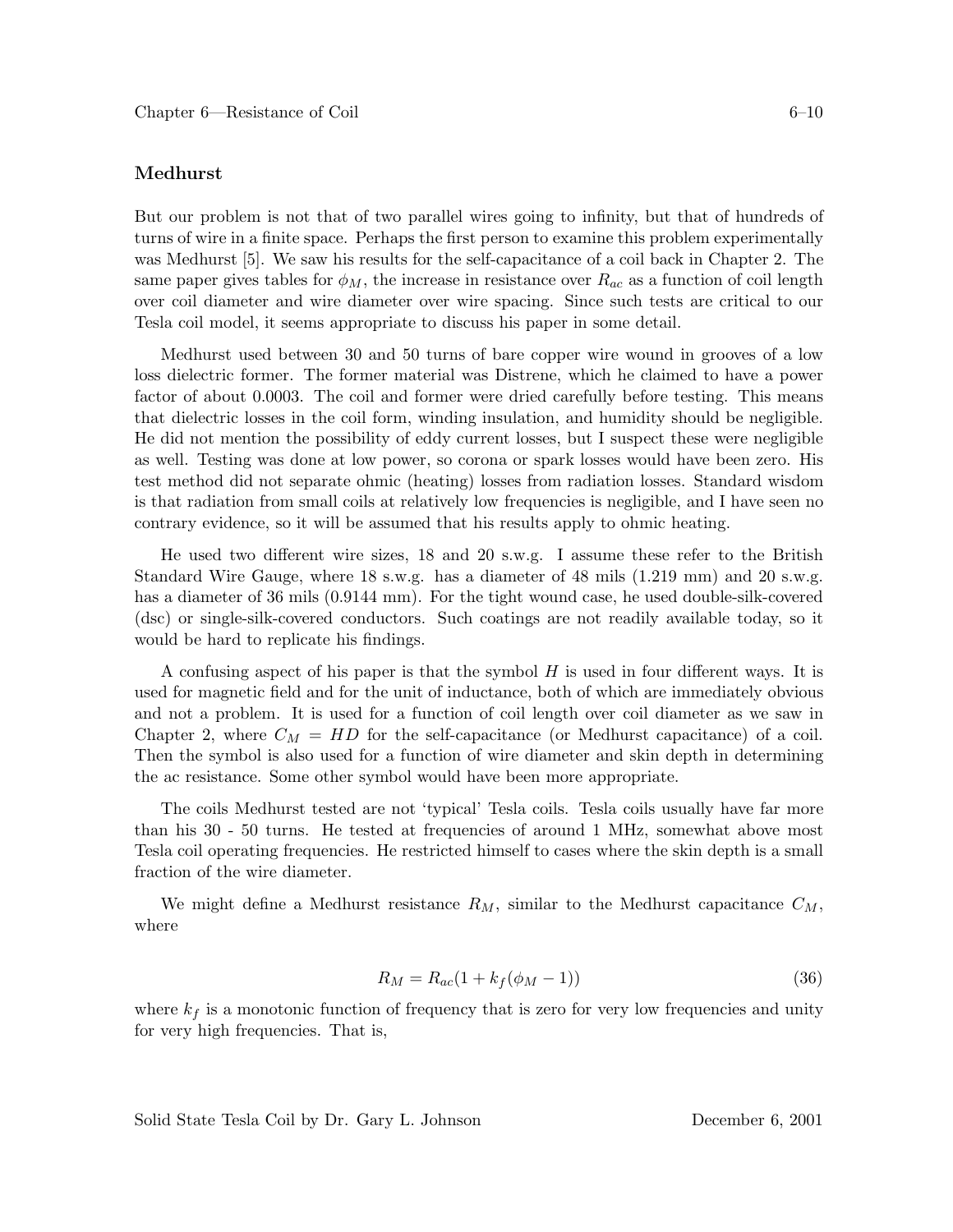$$
R_M = \phi_M R_{ac} \qquad f \text{ large} \tag{37}
$$

and

$$
R_M = R_{ac} \approx R_{dc} \qquad f \text{ small} \tag{38}
$$

Medhurst makes no attempt to find  $k_f$ . Therefore we will have to restrict ourselves to the case of high frequencies, where the proximity effect is fully 'saturated', or where the wire radius is several skin depths thick.  $\phi_M$  is given in his Table VIII. A portion of that table is shown in Table 3.

Table 3: Experimental values of  $\phi_M$ , the ratio of high-frequency coil resistance to the resistance at the same frequency of the same length of straight wire.

| $\ell_w/D$     |      |                          |                              |                 |                     |           |          |  |  |  |
|----------------|------|--------------------------|------------------------------|-----------------|---------------------|-----------|----------|--|--|--|
|                |      | $d/z_1$ 1 2              | $\overline{4}$               | $6\phantom{.0}$ | 8                   | 10        | $\infty$ |  |  |  |
| $\overline{1}$ |      | 5.55 4.10 3.54 3.31 3.20 |                              |                 |                     | 3.23      | 3.41     |  |  |  |
| 0.9            | 4.10 | 3.36                     |                              | 3.05 2.92 2.90  |                     | 2.93      | 3.11     |  |  |  |
| 0.8            | 3.17 | 2.74                     | 2.60                         | 2.60            | 2.62                | 2.65      | 2.81     |  |  |  |
| 0.7            | 2.47 |                          | $2.32 \quad 2.27 \quad 2.29$ |                 | 2.34 2.37           |           | 2.51     |  |  |  |
| 0.6            | 1.94 |                          | $1.98$ $2.01$ $2.03$         |                 | $2.08$ 2.10         |           | 2.22     |  |  |  |
| 0.5            | 1.67 |                          | 1.74 1.78 1.80               |                 |                     | 1.81 1.83 | 1.93     |  |  |  |
| 0.4            | 1.45 |                          |                              | 1.50 1.54 1.56  | 1.57                | 1.58      | 1.65     |  |  |  |
| 0.3            | 1.24 |                          |                              |                 | 1.28 1.32 1.34 1.34 | 1.35      | 1.40     |  |  |  |

In this table,  $\ell_w$  is the coil winding length, D is the coil diameter, d is the diameter of the copper wire, and  $z_1$  is the center-to-center spacing between adjacent turns, all in consistent units.

This table indicates that the proximity effect can easily double or triple the measured input resistance over that predicted by  $R_{ac}$  for a straight wire of the same length. In the previous subsection, a 14 gauge coil was mentioned which had a dc resistance of 3.99  $\Omega$ , and an ac resistance of 10.85  $\Omega$  at 160 kHz. By interpolation in Table 3,  $\phi_M$  is found to be 1.85. Therefore, the predicted ohmic resistance of the coil would be  $(1.85)(10.85) = 20 \Omega$ (at sufficiently high frequencies). The measured input resistance is about 23  $\Omega$  at resonance. This measured resistance includes dielectric losses and eddy current losses in addition to ohmic losses. The difference of 3  $\Omega$  would represent eddy current, dielectric, and transmission line losses, which is probably not far from reality. If the proximity effect is not fully 'saturated', the predicted resistance would be less, and the difference between predicted and measured would be greater.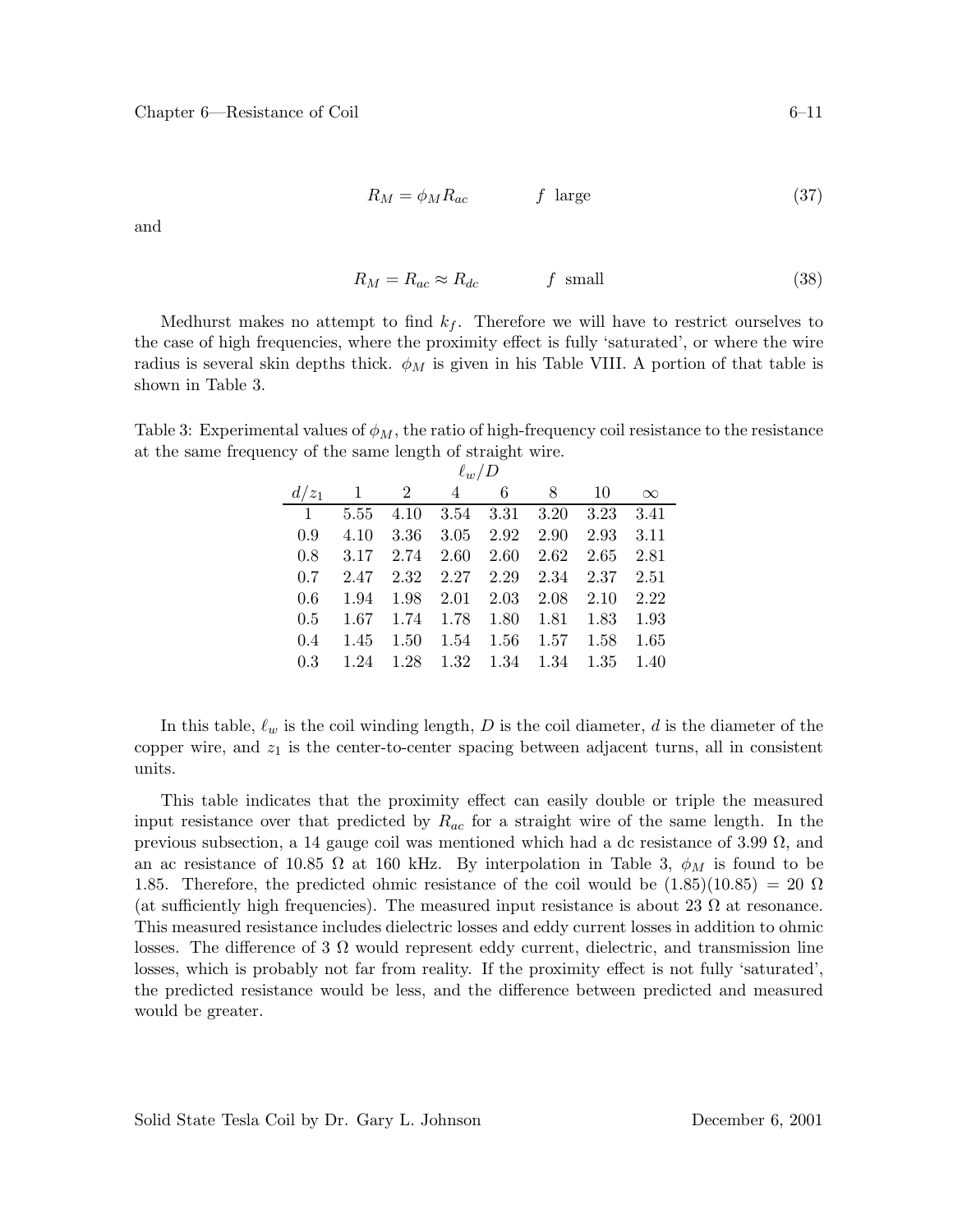### **Poynting**

I then started thinking about methods to explain and perhaps even calculate  $\phi_M$ . Note that we are still operating in the circuit theory mode here, such that the current is the same in every turn of the coil. The effect of distributed capacitance, which causes the current to be different in different turns will be discussed later. I worked on two different methods that I had not seen in the literature. One was to use Poynting's vector and calculate power flow into the copper of the coil from the total magnetic and electric fields. The other was to split the current into filaments and require a distribution of filament currents that would minimize the magnetic field in the center of the wire. Both methods worked to some degree if  $\ell_w/D$  was not too short. After discussing these two methods, I will present some results from a recent paper [2]. This paper is computationally superior to my two methods, but still is not all that great for short coils. I have come to realize that finding the resistance of a short coil is a tough problem. I am tempted to take up golf or something less frustrating!

The Poynting vector is defined as

$$
\mathbf{S} = \mathbf{E} \times \mathbf{H} \quad \text{W/m}^2 \tag{39}
$$

where  $\times$  refers to the cross product of two vectors.

A student in Circuit Theory I will hear the instructor say that power flows down a wire *inside* the wire (electrons bumping along). The student will walk next door and hear the EM Theory instructor say that *obviously* power flows down the *outside* of a wire in the form of electric and magnetic fields. The speed of propagation is determined by the dielectric constant of the insulating material, not by any property of the conductor, hence the action must be happening outside the copper. The wire gets hot due to some leakage of the fields from outside to inside through the mechanism of Poynting's vector.

Most students compartmentalize this information, so think power flows one place in one class and the opposite place in another class, and rarely ask where the power really flows. The problem is that no one really knows. Correct answers are obtained with either approach.

There is a problem, in that Poynting's vector does not appear to work in some cases. Consider the following example.

#### *Example*

On a clear day the average electric field is  $130 \text{ V/m}$  at the surface of the earth, directed down (the earth is negatively charged with respect to space). At the earth's magnetic equator, the earth's magnetic flux density  $B = \mu H$  is horizontal, with magnitude about half a gauss, or  $0.5 \times 10^{-4}$  T. If **E** is directed 'down' and **H** is directed 'south', then the Poynting vector **S** is directed 'west'. The magnitude is

$$
S = EH = \frac{EB}{\mu_o} = \frac{130(0.5 \times 10^{-4})}{4\pi \times 10^{-7}} = 5200 \text{ W/m}^2
$$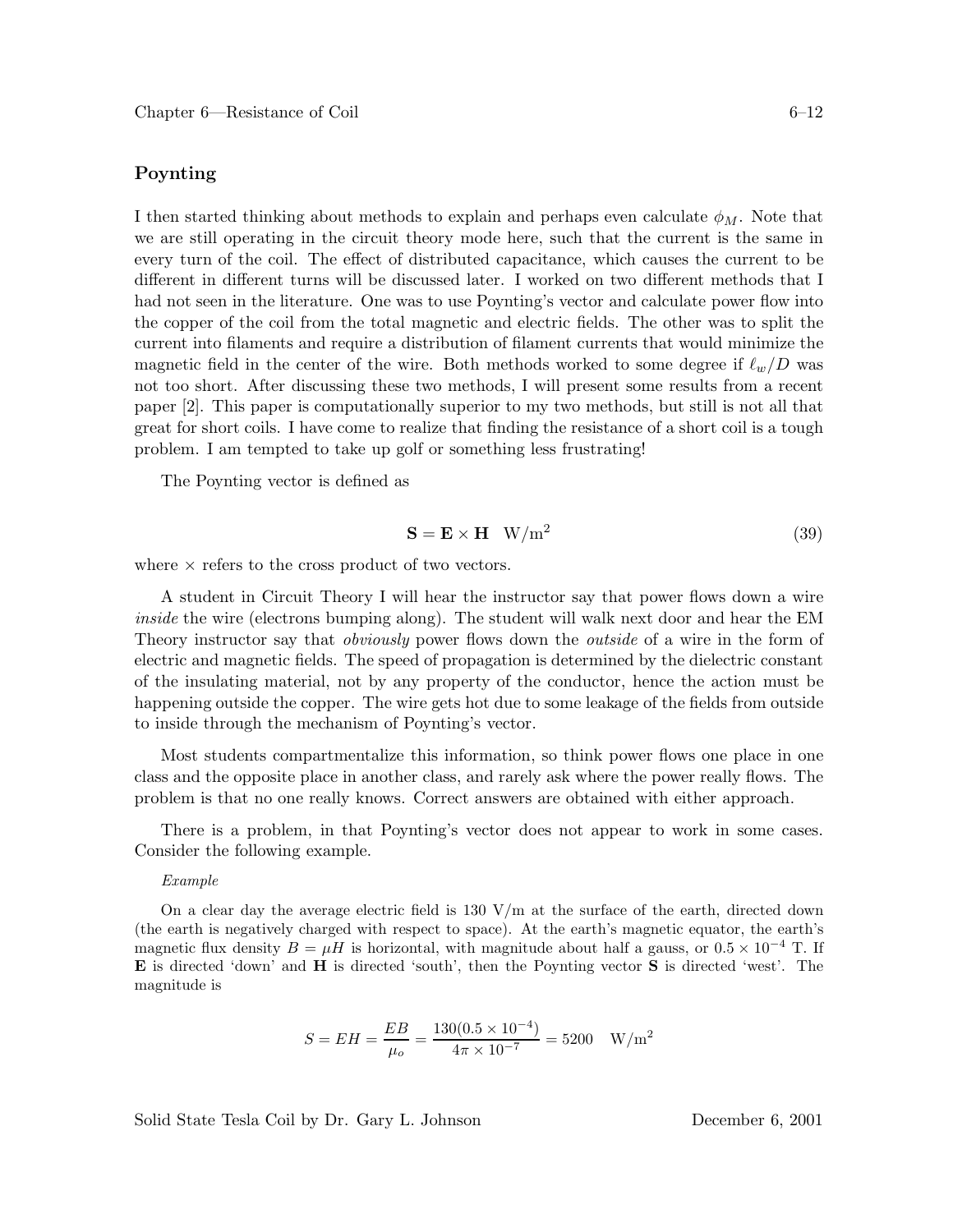A power density of 5200 W/m<sup>2</sup> would be very noticeable, but our senses tell us that nothing is actually flowing. No one has built a machine to extract and sell this power. A student who asks about this problem is likely to get one of two responses. The first is a raised voice and some subtle ridicule for asking such a dumb question. The second is a variant of "Trust me. Sometimes the electron acts like a wave, sometimes like a particle. We who have already been initiated into the scientific priesthood will train you to know when it acts like what." But I digress.

Standard wisdom among the priesthood is that Poynting's vector works when **E** and **H** are the cause and effect of each other, or are both produced by the same source. If current is flowing in a wire, it produces a magnetic field around the wire and a voltage drop (electric field) along the wire, so this is a proper application.

For a straight conductor centered on the z axis, the magnetic field **H** is given by

$$
\mathbf{H} = \frac{I}{2\pi r} \mathbf{a}_{\phi} \tag{40}
$$

where I is the current flowing in the conductor, r is the distance from the z axis, and  $a_{\phi}$  is the unit vector in the  $\phi$  direction around the conductor. The current I produces a voltage drop along the conductor and the electric field is  $\mathbf{E} = IR'\mathbf{a}_z$  where R' is the resistance per unit length. The cross product  $\mathbf{a}_z \times \mathbf{a}_\phi = -\mathbf{a}_r$ , so the Poynting vector is directed into the conductor.

The magnitude of the Poynting vector entering a straight wire of radius b is

$$
S_b = EH = IR' \frac{I}{2\pi b} \tag{41}
$$

The total power entering the conductor is determined by integrating the Poynting vector over its surface. If the wire length is  $\ell$  and the radius is b, the power is

$$
P_b = \int_0^{2\pi} \int_0^{\ell} (IR')(\frac{I}{2\pi b}) b \, d\phi \, dz = I^2 R' \ell \tag{42}
$$

which is exactly what is predicted by standard circuit theory.

The magnetic field of a filamentary loop, carrying a current I, centered on the z axis and located in the xy plane is [7]

$$
H_{\rho} = \frac{I}{2\pi} \frac{z}{\rho\sqrt{(a+\rho)^2 + z^2}} \left[ -K + \frac{a^2 + \rho^2 + z^2}{(a-\rho)^2 + z^2} E \right]
$$
(43)

$$
H_z = \frac{I}{2\pi} \frac{1}{\sqrt{(a+\rho)^2 + z^2}} \left[ K + \frac{a^2 - \rho^2 - z^2}{(a-\rho)^2 + z^2} E \right]
$$
(44)

where K and E are the complete elliptic integrals of the first and second kind. The general structure is shown in Fig. 2, which shows three turns out of an N-turn Tesla coil. Coil diameter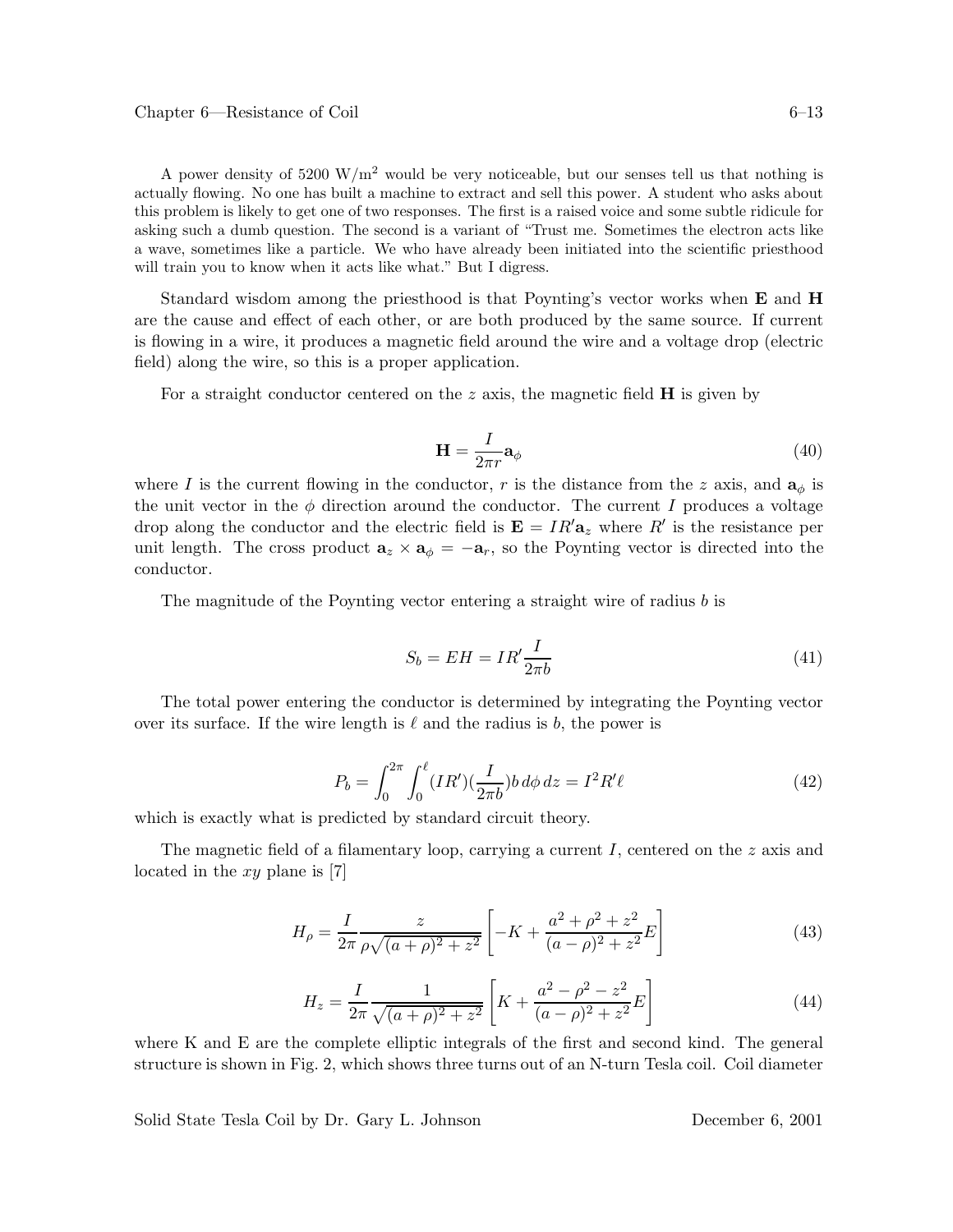is D and the radius of the individual wires is b. The distance between adjacent turns is  $z_1$ and the overall winding length is  $\ell_w$ . Current is flowing into the paper on the right, and out of the paper on the left. The electric field in each conductor is in the same direction as the current.



Figure 2: Three Turns of Tesla Coil

The elliptic integrals K and E are functions of a parameter  $k$ , where

$$
k^2 = \frac{4a\rho}{(a+\rho)^2 + z^2}
$$
 (45)

One can either look up the values for K and E in a math table, or can evaluate their infinite series representation. The series converges relatively slowly, so computation of the first one or two thousand terms is not unreasonable, using double precision numbers.

As might be expected, people have developed techniques for calculating these elliptic integrals with less computational effort. Gauss's method using the arithmetic-geometric mean method converges very fast, usually in less than 20 terms for 10-digit accuracy [1] . The incremental H field on the inside surface of turn i that is produced by current I in turn j is given by

$$
\Delta H_{z1i} = \frac{I}{2\pi} \frac{1}{\sqrt{(2a-b)^2 + (i-j)^2 z_1^2}} \left[ K + \frac{a^2 - (a-b)^2 - (i-j)^2 z_1^2}{b^2 + (i-j)^2 z_1^2} E \right]
$$
(46)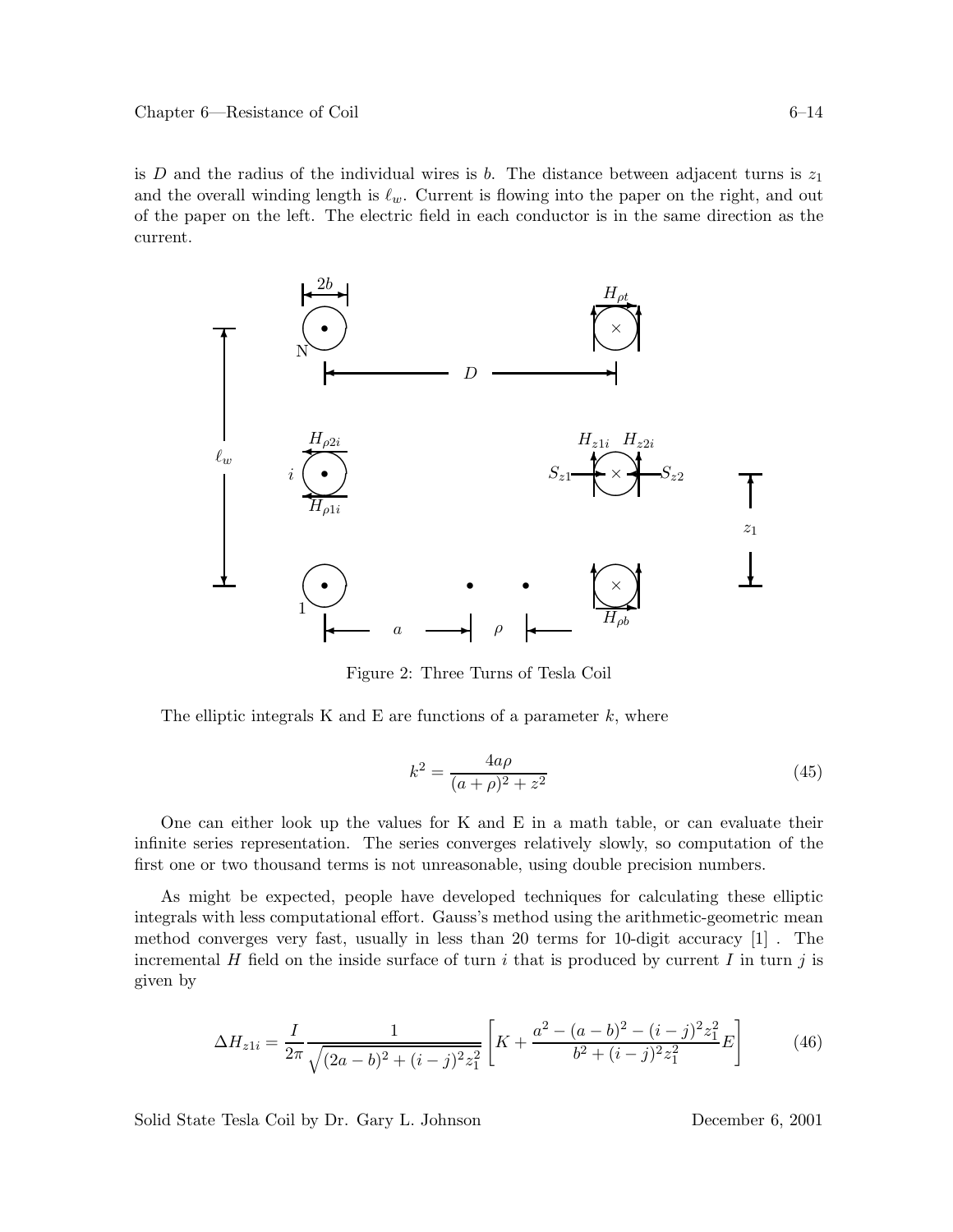and similarly for the field on the outside of the coil,  $\Delta H_{z2i}$ . The total field  $H_{z1i}$  is found by summation.

$$
H_{z1i} = \sum_{j=1}^{N} \Delta H_{z1i}
$$
\n
$$
(47)
$$

Similar expressions hold for  $H_{z2i}$ ,  $H_{\rho 1i}$ , and  $H_{\rho 2i}$ . These four fields are tabulated in Table 4 for a 21 turn coil with  $\ell_w/D = 1$  and  $2b = z_1$ . This corresponds to the upper left corner of Table 3.

Table 4: Predicted values of  $H_{z1i}$ ,  $H_{z2i}$ ,  $H_{\rho 1i}$ , and  $H_{\rho 2i}$  in A/m for a 21 turn coil with  $\ell_w/D = 1$ and  $d/z_1 = 1$ .  $D = 8$  inches and  $d = 2b = 0.4$  inches.

| i              | $H_{z1i}$ | $H_{z2i}$ | $H_{\rho 1i}$ | $H_{\rho 2i}$ |
|----------------|-----------|-----------|---------------|---------------|
| 1              | 65.16     | $-19.79$  | -66.47        | $-35.09$      |
| $\overline{2}$ | 73.92     | $-23.69$  | $-35.09$      | $-24.72$      |
| 3              | 77.62     | $-23.76$  | $-24.72$      | $-18.60$      |
| 4              | 79.92     | $-23.19$  | $-18.60$      | $-14.32$      |
| $\overline{5}$ | 81.58     | $-22.52$  | $-14.32$      | $-11.06$      |
| 6              | 82.82     | $-21.90$  | $-11.06$      | $-8.42$       |
| 7              | 83.76     | $-21.36$  | $-8.42$       | $-6.20$       |
| 8              | 84.46     | $-20.94$  | $-6.20$       | $-4.26$       |
| 9              | 84.93     | $-20.64$  | $-4.26$       | $-2.49$       |
| 10             | 85.21     | $-20.46$  | $-2.49$       | $-0.82$       |
| 11             | 85.31     | $-20.40$  | $-0.82$       | 0.82          |
| 12             | 85.21     | $-20.46$  | 0.82          | 2.49          |
| 13             | 84.93     | $-20.64$  | 2.49          | 4.26          |
| 14             | 84.46     | $-20.94$  | 4.26          | 6.20          |
| 15             | 83.76     | $-21.36$  | 6.20          | 8.42          |
| 16             | 82.82     | $-21.90$  | 8.42          | 11.06         |
| 17             | 81.58     | $-22.52$  | 11.06         | 14.32         |
| 18             | 79.92     | $-23.19$  | 14.32         | 18.60         |
| 19             | 77.62     | $-23.76$  | 18.60         | 24.72         |
| 20             | 73.92     | $-23.69$  | 24.72         | 35.09         |
| 21             | 65.16     | $-19.79$  | 35.09         | 66.47         |

We see that the magnetic field is up on the inside of the coil and down on the outside. Likewise, it is directed radially inward over the bottom half of the coil (turns 1-10) and outward over the top half of the coil. The z component is largest in the middle of the coil, while the  $\rho$  component is largest at the ends.

The total power flowing into the hollow cylinder bounding the coil is then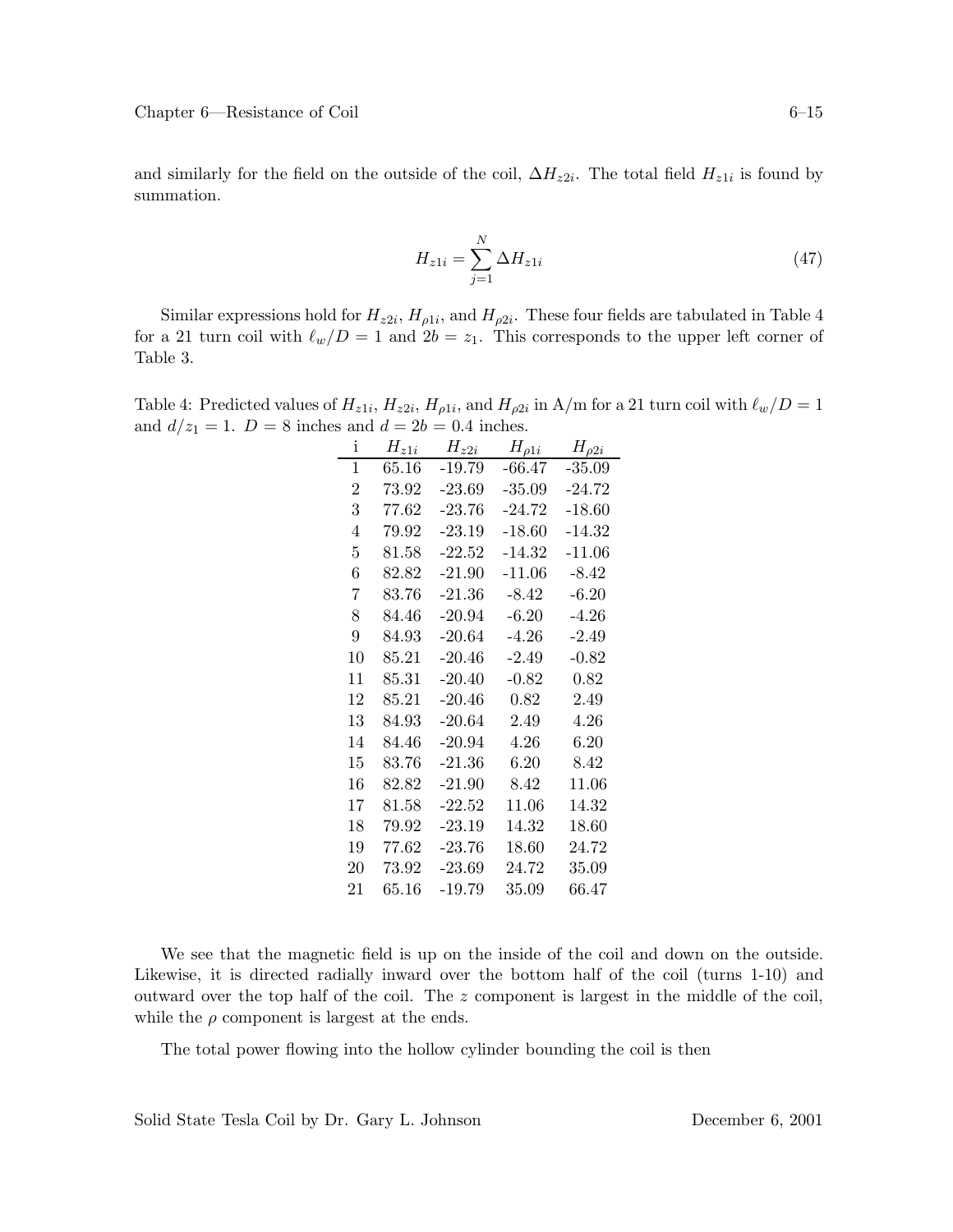$$
P = \int S d(\text{area}) \approx (\text{Area})(E)(\sum H)
$$
  
=  $\ell_t 2b(IR')(H_{\rho t} - H_{\rho b}) + \ell_t z_1 (IR')(\sum_{i=1}^N (H_{z1i} - H_{z2i}))$  (48)

$$
(49)
$$

where  $\ell_t$  is the length of one turn and I have added the magnetic fields  $H_{\rho t}$  and  $H_{\rho b}$  to include the end effects at the top and bottom of the coil. The minus sign in front of the  $H_{z2i}$  term is necessary to indicate that the Poynting vector is into the copper on the outside of the coil as well as on the inside, and likewise for the  $H_{\rho b}$  term.

The power flowing into the same length of straight wire would be

$$
P_{st} = (\text{Area})(E)(H) = (N)(\ell_t)(2\pi b)(IR')(\frac{I}{2\pi b})
$$
\n(50)

Power is proportional to resistance so the ratio of P to  $P_{st}$  is another  $\phi$ , call it  $\phi_p$  to distinguish it from the Medhurst  $\phi$ . The  $\phi_p$  is

$$
\phi_p = \frac{\ell_t 2b(IR')(H_{\rho t} - H_{\rho b}) + \ell_t z_1 (IR')(\sum_{i=1}^N (H_{z1i} - H_{z2i}))}{N\ell_t 2\pi b IR'(I/2\pi b)}\tag{51}
$$

Canceling the common terms gives

$$
\phi_p = \frac{H_{\rho t} - H_{\rho b} + \sum_{i=1}^{N} (H_{z1i} - H_{z2i})}{1/2\pi b} \tag{52}
$$

For the case shown in Table 4,

$$
\phi_p = \frac{2273.92}{(21)(31.33)} = 3.456\tag{53}
$$

We see that this approach yields an increase in resistance of the coil as compared with the same amount of straight wire of 3.456, as compared with the Medhurst prediction of 5.55. This is within a factor of two, as mentioned earlier, but is not really close enough for any definitive computations. After spending considerable time looking at the problem, I decided that one significant flaw in the analysis is that it assumes the actual current flow throughout the conductor cross section can be modeled by a filamentary current (of the same total magnitude) flowing exactly in the center of each conductor. The actual current density is higher near the surface of the conductor due to skin effect, but will not be symmetric inside to outside, or top to bottom, hence the equivalent current filament will not be in the exact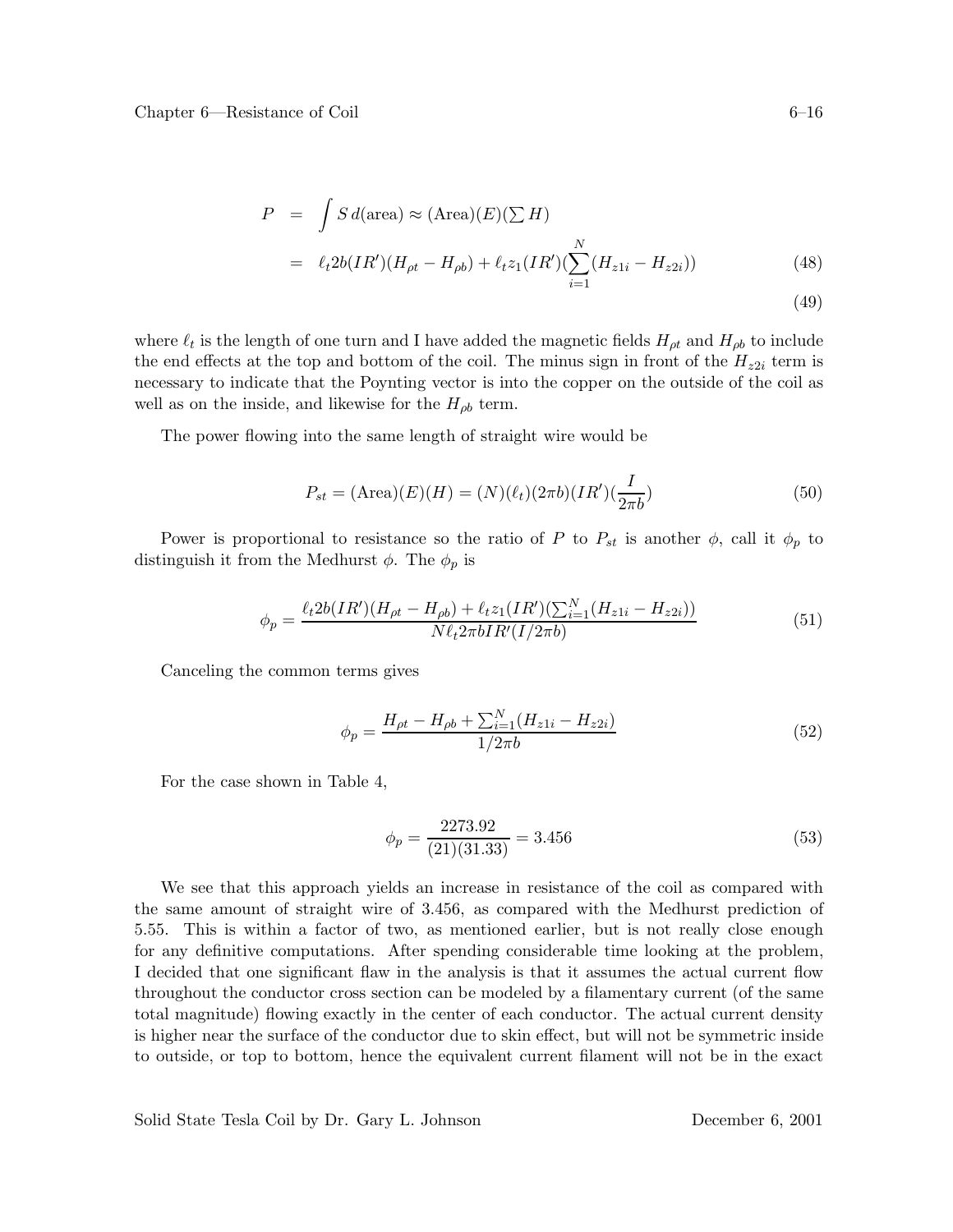center. The computations are sensitive to the position or location of the current, and if this is not accurately known, it will not be possible to obtain highly accurate results with this Poynting vector approach.

### **Boundary Conditions**

My next analytic attempt was to split the current flow into four filaments, located on the surface at the top, bottom, inside, and outside of each turn. The magnetic field components  $H_z$  and  $H_\rho$  were calculated at the center of the wire cross section, using Eqns. 43 and 44. The computations are very similar to those of the previous Poynting vector effort. Instead of finding the fields on the wire surface from a current at the wire center, I find the fields at the wire center from current filaments on the surface.

In the high frequency limit, the magnetic field at the center of a conductor will be zero. Currents will distribute themselves to meet this boundary condition. The problem then becomes one of iteration to find a current distribution that will cause the magnetic field to be zero at the center of the conductor. For example, suppose we start with a total current flow of 4 A, or four filaments each carrying 1 A. We calculate the sum of  $H_z$  and  $H_\rho$  at the center of each turn. We then move a portion of the current in one filament, say 0.1 A, to another filament, and recalculate the sum of the fields. If the sum is smaller, we are headed the right direction, and try moving some more current from the first filament to the second. When we reach the zero field condition, we have found a solution to Maxwell's Equations.

One obvious problem with this simple algorithm is that the limit is found when all the current flows in one filament. If we think of the wire as four quadrants in parallel, but no current is flowing in three of the quadrants, it is like removing three out of four parallel resistors. The resistance of one quadrant is four times the resistance of the entire wire. This approach will yield a maximum  $\phi_M$  of 4.00, not the 5.55 appearing in the upper left corner of Table 3. One can get past this limit by splitting the conductor into more than four filaments, say 8 or 16, or by allowing negative current in some of the filaments.

I tried 8 filaments, but this did not immediately fix the problem. It did not appear to be possible to get to the case of zero magnetic field in the center of the wire while requiring all currents to be non negative. If we allow currents to be negative, such that current is flowing in one direction on one side of the conductor and in the opposite direction on the other side, there must be some lateral or azimuthal flow of current. This violates our original assumption of current flowing only in the direction of the conductors. My mother told me there would be days like this!

While this is certainly an interesting problem in its own right, it has only limited application to Tesla coils which usually have a length/diameter ratio on the order of four. The maximum  $\phi_M$  is now 3.54, from Table 3, which can be analyzed with four filaments and non negative currents. Results of the analysis are shown in Table 5. The column labeled  $\phi_M$ is from Table 3 while the column labeled  $\phi_J$  is for the predicted resistance ratio from this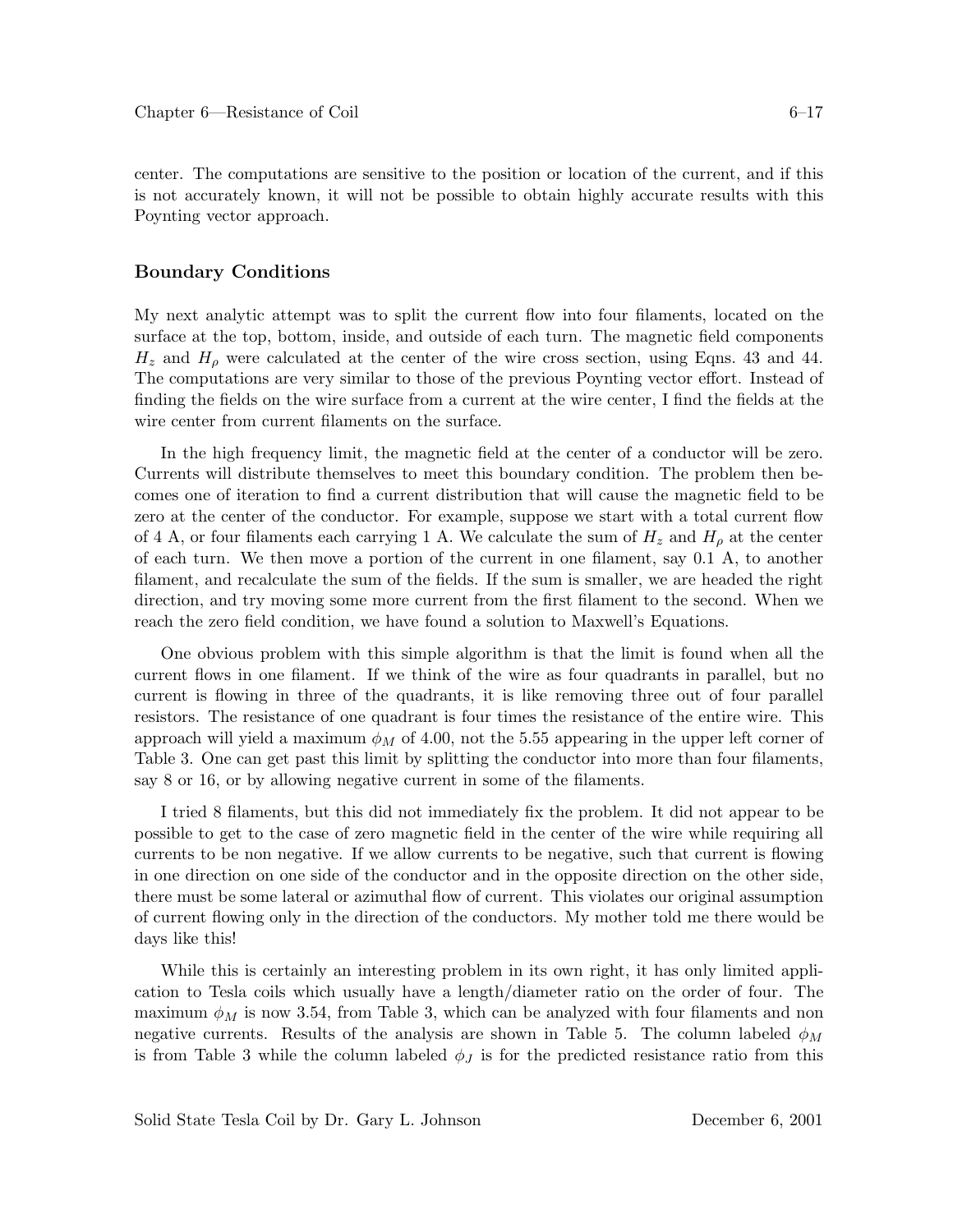iterated computer program.

| $d/z_1$ $\phi_M$ |                     | $\phi_{J}$ |
|------------------|---------------------|------------|
|                  | $1.0$ $3.54$ $3.36$ |            |
|                  | $0.9$ $3.05$ $3.11$ |            |
|                  | $0.8$ 2.60 2.63     |            |
|                  | $0.7$ $2.27$ $2.30$ |            |
|                  | $0.6$ $2.01$ $1.99$ |            |
|                  | $0.5$ 1.78 1.80     |            |
|                  | $0.4$ 1.54 1.60     |            |
|                  | $0.3$ 1.32 1.40     |            |

Table 5: Comparison of  $\phi_M$  with  $\phi_J$  for a coil with  $\ell_w/D = 4$ 

It can be seen that agreement is quite good between the Medhurst measured values and the calculated values using the four-filament approach. I feel that the Medhurst table has been theoretically validated. I am sure that there are other methods of theoretically determining  $\phi_M$ , perhaps easier and more accurate, but this approach convinced me that proximity effect does indeed have a classical explanation, if one wants to spend the time and effort necessary to find it. In the meantime, Table 3 should be quite adequate for anyone looking for an estimate of the high frequency resistance of a coil of wire.

### **Fraga**

After preparing the above material, a reviewer [1] informed me of a paper by Fraga, Prados, and Chen on this topic [2]. An examination of the paper indicated that the authors seemed to be restricting themselves to the following case.

- 1. *Long* solenoids
- 2. Tight wound solenoids
- 3. Solenoids with negligible distributed capacitance
- 4. Low frequency  $(b \leq \delta)$
- 5. Multilayered coils

A typical Tesla coil has a length/diameter ratio of about four (not necessarily *long*). Some coils are space wound. Distributed capacitance is always a problem. It will be discussed in the next section. Tesla coils are usually operated at frequencies where the wire radius will be between one and five skin depths, not less than a single skin depth. And Tesla coils are almost never multilayered. So it was not obvious that the paper would be of much use to the Tesla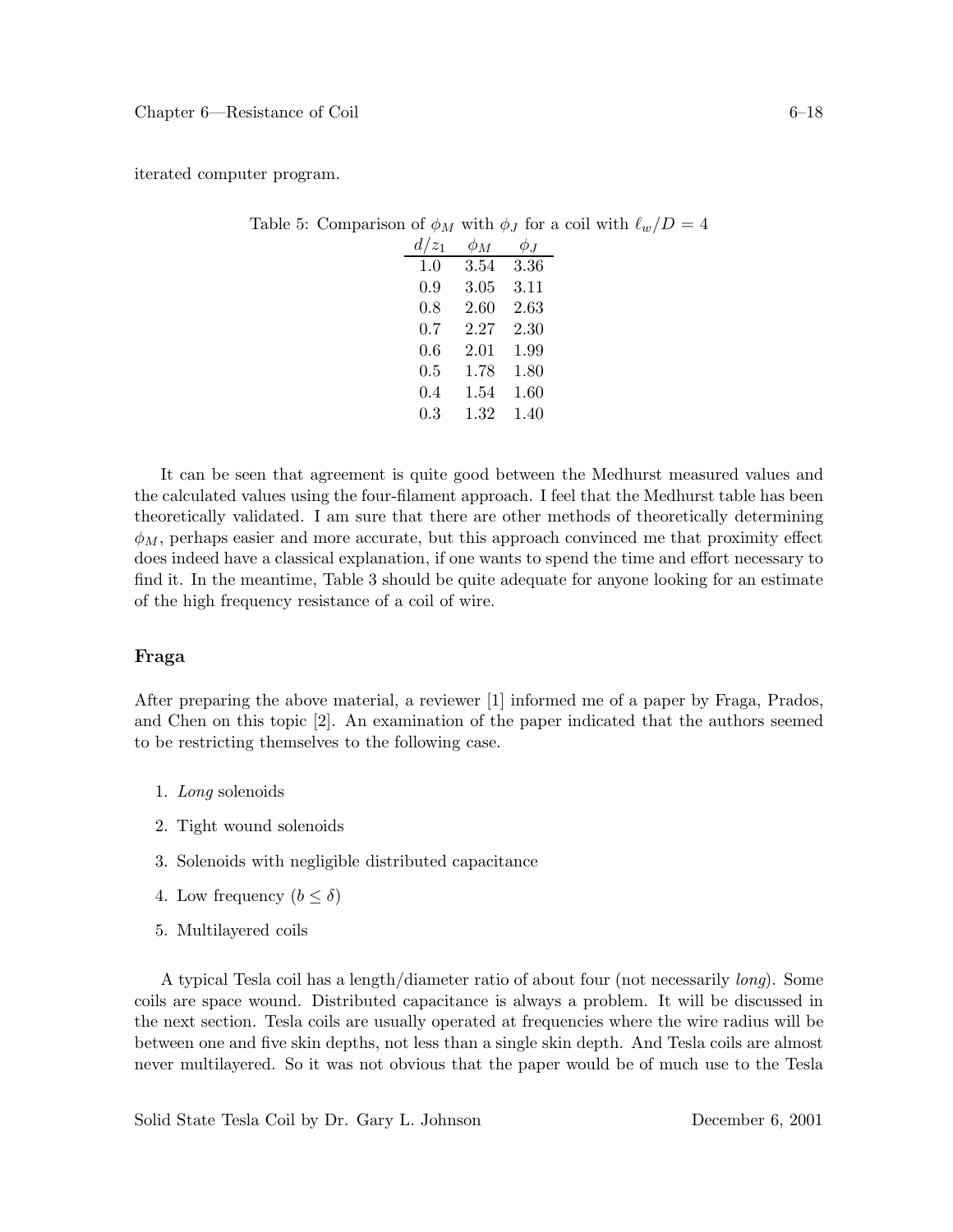coil community. On the other hand, Tesla coilers are infamous for using things outside their normal operating range (e.g. pulling 60 mA from a neon sign transformer rated at 30 mA), so I looked some more. The authors have developed a relatively simple closed-form expression for the resistance of a coil, not requiring summations or interpolations, so it would be very nice if it worked for the typical Tesla coil.

Their Eq. 35, expressed in my notation for the single-layer coil is

$$
R_s = \frac{2\pi N^2 \rho_{\text{eff}} a [\sinh 2\theta + \sin 2\theta]}{\delta_s \ell_w [\cosh 2\theta - \cos 2\theta]}
$$
(54)

where N is the number of turns, a is the radius of the coil, and  $\ell_w$  is the winding length of the coil. The other terms are described in the following.

One of the difficulties in the analysis of a coil is that the conductor surfaces are not at a fixed distance from the axis of the coil. A fingernail pressed against the coil moves in and out as the hand moves down the coil. Boundary conditions cannot be simply expressed in this geometry. These authors circumvent this problem by converting round wire to square wire with the same cross-sectional area. They deal with the gap between the wires, due to insulation, by elongating the square conductor toward its neighbor until it touches mechanically (but not electrically). The resistivity is increased a proportional amount such that the resistance remains the same.

Let the radius of a cylindrical wire be  $b$ , covered by a dielectric coating of thickness  $s$ . Define a square conductor with side  $y$  with the same area. Then

$$
y^2 = \pi b^2 \tag{55}
$$

or

$$
y = \sqrt{\pi}b\tag{56}
$$

The length of one turn is  $2b + 2s$ . The effective resistivity for this rectangular wire of thickness  $y$  is

$$
\rho_{\text{eff}} = \rho \frac{2b + 2s}{y} = \frac{2\rho}{\sqrt{\pi}} (1 + \frac{s}{b})
$$
\n(57)

where  $\rho$  is the usual resistivity of the conductor  $(1.724 \times 10^{-8}$  ohm meters for copper at 20<sup>o</sup>C).

They then define an effective skin depth

$$
\delta_s = \sqrt{\frac{2\rho_{\text{eff}}}{\mu_0 \omega}} = \sqrt{\frac{4\rho(1+s/b)}{\sqrt{\pi}\mu_0(2\pi f)}} = \sqrt{\frac{4(1.724 \times 10^{-8}(1+s/b)}{\sqrt{\pi}(4\pi \times 10^{-7})(2\pi)f}} = 0.0702\sqrt{\frac{1+s/b}{f}} \tag{58}
$$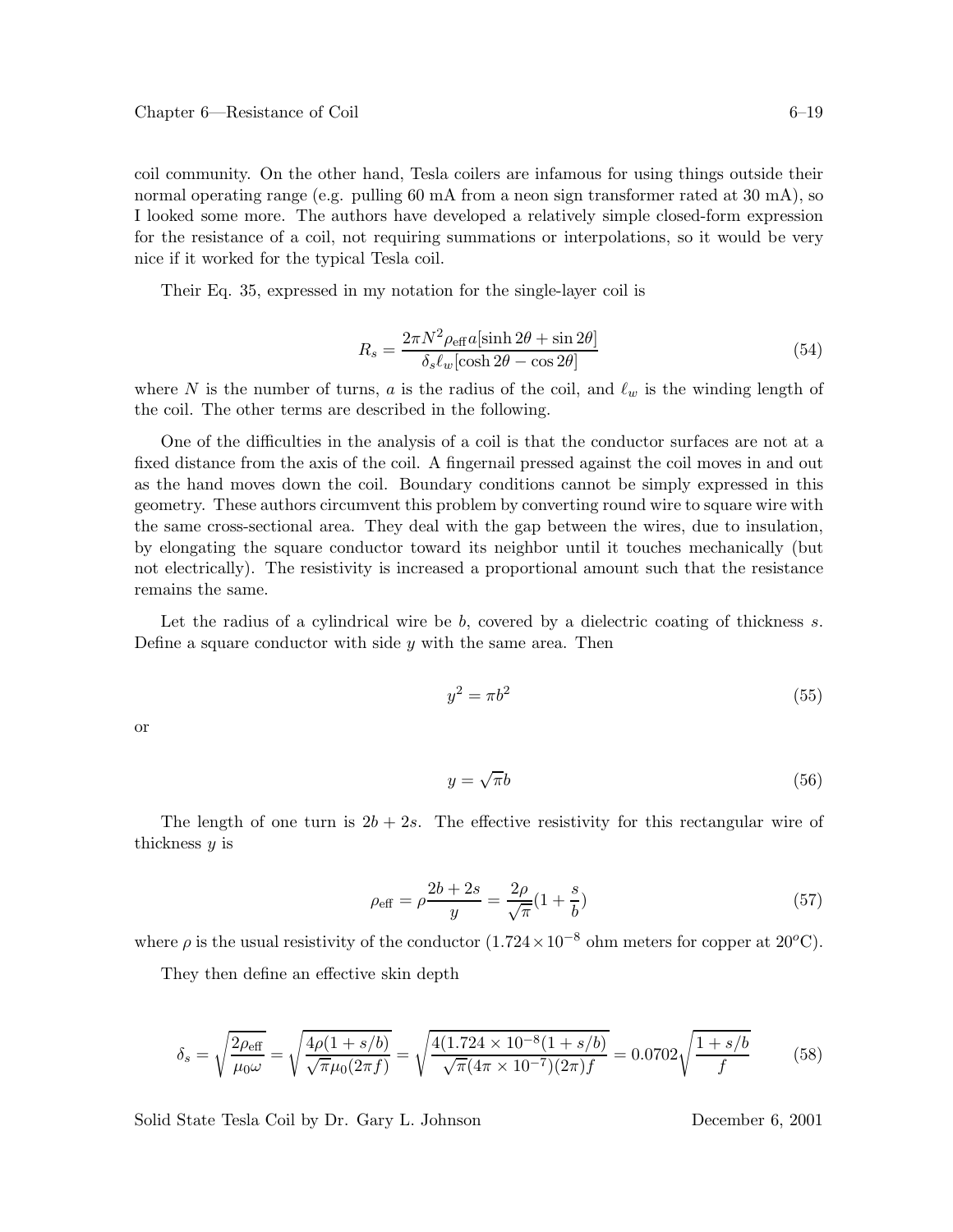for copper. The last variable,  $\theta$ , is then defined as

$$
\theta = \frac{y}{\delta_s} = \frac{\sqrt{\pi b}}{\delta_s} \tag{59}
$$

One big advantage of this approach is that both the skin depth and the proximity effect are included in one equation that would fit on most programmable calculators. Input quantities are wire radius, coil radius and length, number of turns, and frequency, all readily available. Using the Medhurst approach outlined earlier requires one to first find the ac resistance and then multiply this by a factor  $\phi_M$  found by interpolation in Table 3.

A disadvantage of the Fraga method is that the resistance is equivalent to the last column in Table 3. That is, we find the resistance of a section of an infinitely long coil. This method is not capable of properly dealing with the short coil. A comparison of  $\phi_M$  and what I call  $\phi_F = R_s/R_{ac}$  is given in Table 6. The Fraga formula was evaluated for 18 gauge wire at 1 MHz to make it as comparable as possible to the Medhurst experiment.

| Table 6: Comparison of $\phi_M$ with $\phi_F$ for a coil with $\ell_w/D = \infty$ |  |  |  |  |
|-----------------------------------------------------------------------------------|--|--|--|--|
|                                                                                   |  |  |  |  |

| $d/z_1$ | $\phi_M$ | $\phi_F$ |
|---------|----------|----------|
| 1.0     | 3.41     | 3.19     |
| 0.9     | 3.11     | 3.03     |
| 0.8     | 2.81     | 2.86     |
| $0.7\,$ | 2.51     | 2.67     |
| $0.6\,$ | 2.22     | 2.48     |
| $0.5\,$ | 1.93     | 2.26     |
| 0.4     | $1.65\,$ | 2.03     |
| 0.3     | 1.40     | 1.75     |

We see that the Fraga formula agrees best with Medhurst for a wire diameter to wire spacing ratio of between 0.8 and 0.9, which happens to be the typical ratio for tight wound magnet wire. Therefore, there is hope for the Fraga formula for typical Tesla coils (tight wound magnet wire with a length/diameter ratio of at least four).

I then proceeded to compare the coil resistance  $R_s$  predicted by Fraga with the coil resistance  $R_M$  predicted by Medhurst and with the measured resistance  $R_{TC}$  for my coils. Results are given in Table 7.

This table gives the wire diameter  $d = 2b$  in both mils and mm, the coil radius a, the winding length  $\ell_w$ , the total length of wire used in the coil, the number of turns N, the Wheeler inductance L, the Medhurst capacitance  $C_M$ , the Medhurst factor  $\phi_M$  interpolated from Table 3, and the dc resistance  $R_{dc}$  at 20<sup>o</sup>C. Measured inductance is always close to the calculated value from Wheeler's formula. Measured resistance agreed with the calculated value to within  $1\%$  or so, when corrected for temperature.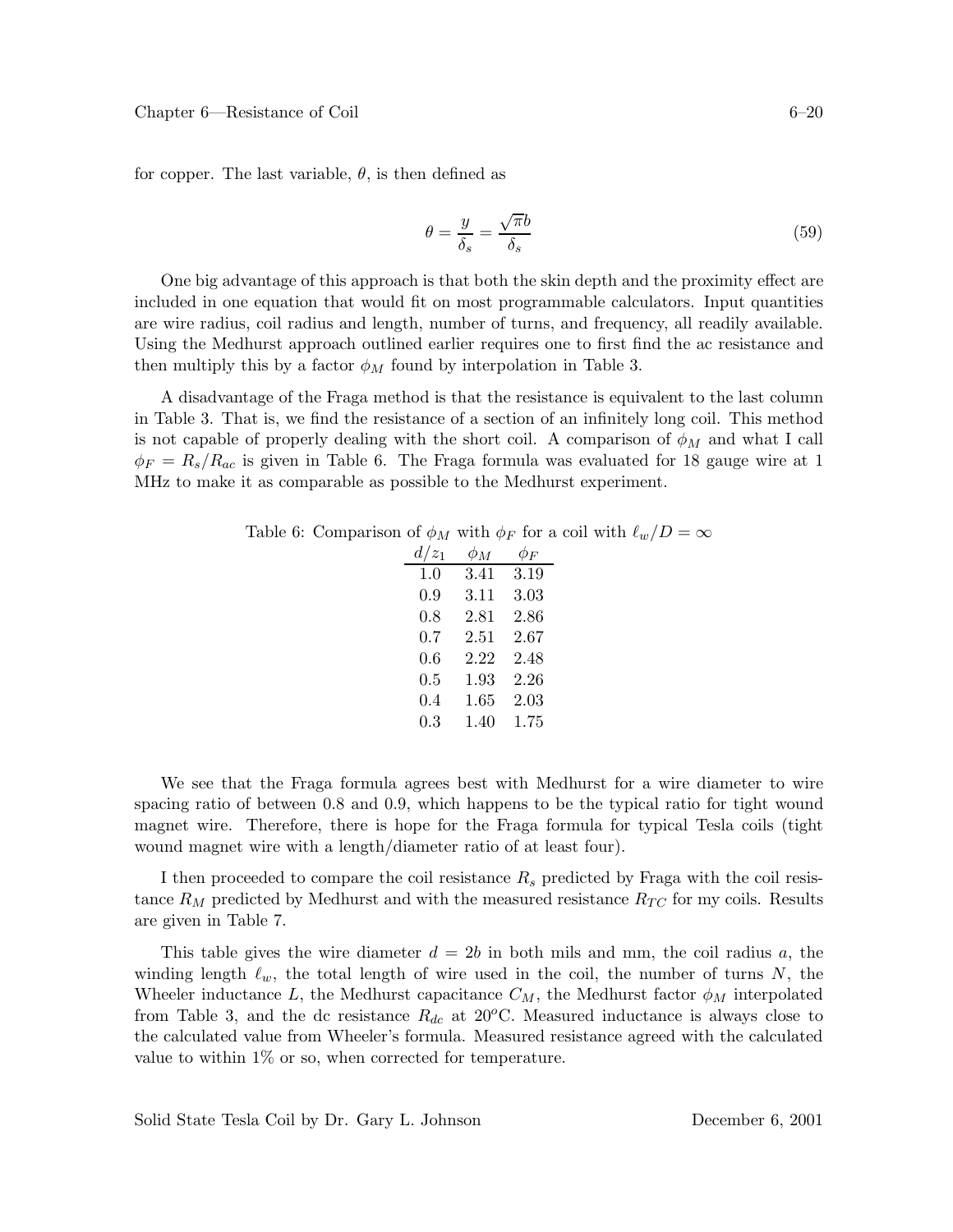|                   | $12\mathrm{T}$ | 14S   | 14T   | 16B       | 18B   | 18T   | 20T      | 22T   | 22B    |
|-------------------|----------------|-------|-------|-----------|-------|-------|----------|-------|--------|
| $2b$ , mils       | 80.81          | 64.08 | 64.08 | 50.82     | 40.30 | 40.30 | 31.96    | 25.35 | 25.35  |
| $2b$ , mm         | 2.053          | 1.628 | 1.628 | 1.291     | 1.024 | 1.024 | .8118    | .6439 | .6439  |
| $a$ , meters      | .231           | .198  | .107  | .24       | .235  | .107  | .107     | .107  | .24    |
| $\ell_w$ , meters | 1.613          | 1.166 | 1.392 | $\cdot 7$ | .47   | .881  | .952     | .945  | $.7\,$ |
| wire, meters      | 509            | 482   | 623   | 675       | 617   | 534   | 702      | 424   | 675    |
| turns $N$         | 351            | 387   | 797   | 445       | 418   | 794   | 1052     | 631   | 445    |
| L, mH             | 14.2           | 17.2  | 19.34 | 49.4      | 55.02 | 29.1  | 47.3     | 17.2  | 49.4   |
| $C_M$ , pF        | 30.58          | 23.95 | 20.70 | 22.66     | 21.22 | 15.45 | 16.14    | 16.08 | 22.66  |
| $\phi_M$          | 1.68           | 1.85  | 3.03  | 4.20      | 4.25  | 3.15  | $3.02\,$ | 1.62  | 1.54   |
| $R_{dc}$          | 2.66           | 3.99  | 4.45  | 8.89      | 12.9  | 11.2  | 23.4     | 22.4  | 35.7   |
| $f_0$ , kHz       | 246.4          | 247.6 | 251   | 153.5     | 147.3 | 236.9 | 181.1    | 301.5 | 153.5  |
| $R_{s}$           | 22.83          | 29.99 | 44.11 | 51.13     | 62.49 | 67.55 | 97.33    | 65.94 | 69.00  |
| $R_M$             | 17.96          | 24.7  | 46.35 | 80.93     | 95.61 | 76.50 | 111.39   | 58.38 | 66.09  |
| $R_{TC}$          | 18.7           | 24.5  | 43.5  | 93.1      | 118.0 | 70.5  | 94.2     | 47.0  | 73.0   |
| f                 |                | 217.3 | 211.3 | 128.4     | 123.6 | 176.1 | 135.9    | 227.9 | 129.5  |
| $R_s$             |                | 28.10 | 40.48 | 46.76     | 54.04 | 58.23 | 84.47    | 56.76 | 62.23  |
| ${\cal R}_M$      |                | 23.13 | 41.67 | 74.97     | 88.92 | 66.52 | 98.37    | 51.57 | 55.00  |
| $R_{TC}$          |                | 25.6  | 42.3  | 87.1      | 103.0 | 65.9  | 88.0     | 46.7  | 69.5   |
| $\boldsymbol{f}$  |                | 158.8 | 151.8 | 91.9      | 86.2  | 122.5 | 94.2     | 158.1 | 93.1   |
| $R_s$             |                | 24.02 | 34.31 | 39.56     | 46.90 | 48.57 | 70.40    | 45.76 | 51.74  |
| $R_M$             |                | 20.06 | 35.86 | 64.76     | 76.65 | 57.03 | 85.04    | 44.56 | 55.00  |
| $R_{TC}$          |                | 24.5  | 39.6  | 75.0      | 78.9  | 58.1  | 78.7     | 42.4  | 66.8   |

Table 7: Predicted and Measured Coil Resistance for Several Coils

The suffix S refers to space wound, while T refers to a tight wound coil. The suffix B refers to a barrel whose sides are not perfectly straight, for coils 16B and 22B. The winding is tight wound on the flat portions of the barrel and space wound on the transition portions. The barrels were assumed to be made of polyethylene when I purchased them at the local recycling plant. The barrels used for 12T and 18B are straight sided and have thinner walls than the 16B and 22B barrels. They were once used as tanks for water softeners. Coil 14S is on a coil form built from a 0.125 inch sheet of polyethylene. Coils 14T, 18T, 20T, and 22T are on PVC forms. Coil 20T has 3 layers of polyurethane on it, the others have no coating. Coil 12T is made in two sections for ease of handling.

The 12 ga wire is Essex type USE-2 (or type RHH or type RHW-2), which are types specified in the National Electrical Code. This type has a relatively thick insulation, which spaces the conductors farther apart than the thin insulation of magnet wire. It has a nominal insulation thickness of 45 mils as compared to a 15 mil thickness for the more common Type THHN. The 14, 16, 18, and 20 ga wires are magnet wires coated with Heavy Soderon. This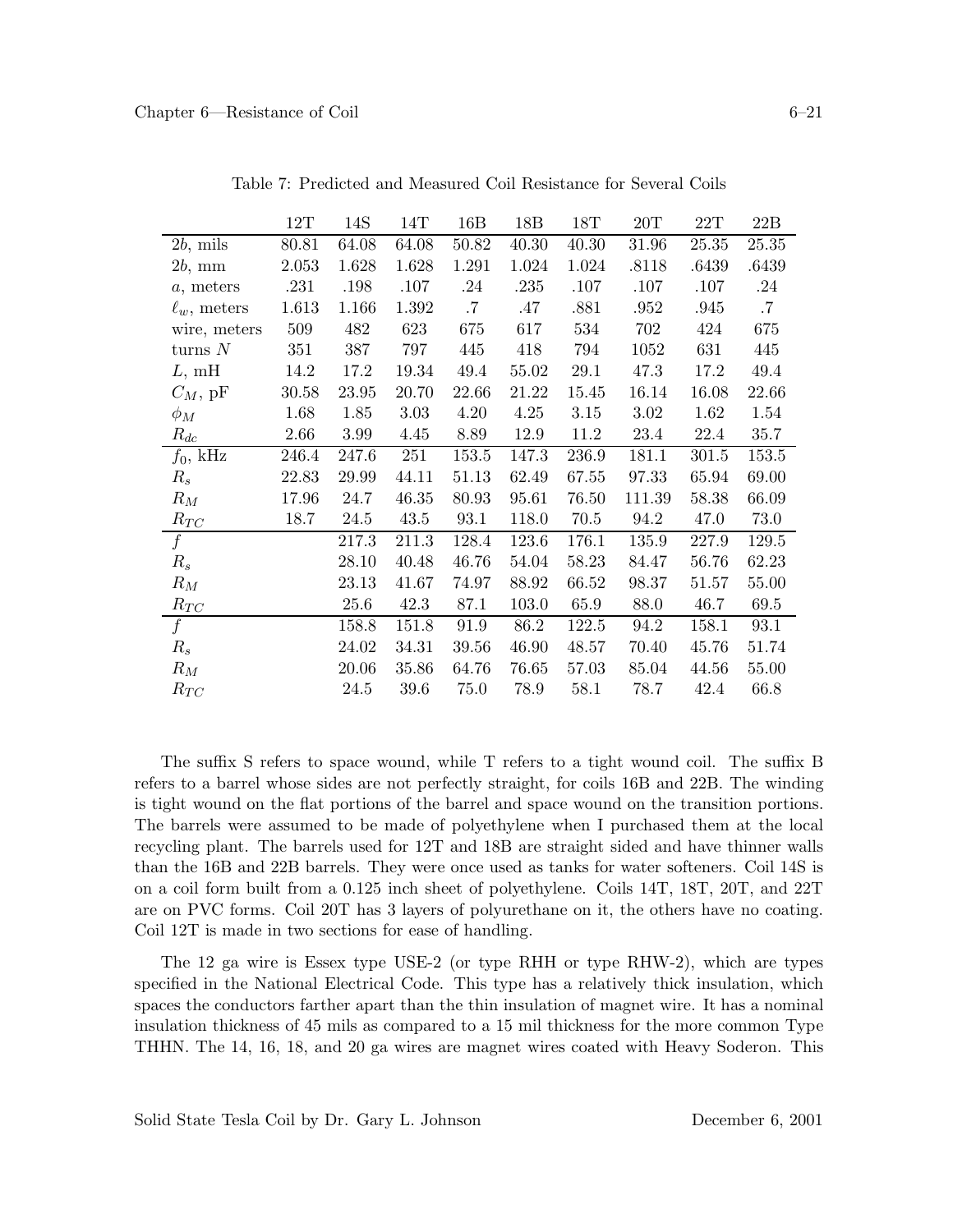Essex coating has a top layer of nylon. Magnet wires are available with one, two, three, and four layers of insulation. Heavy Soderon is equivalent to a two layer coating. The 22 gauge wire is not magnet wire but has a yellow insulating jacket, that I assume is PVC. The wire was acquired surplus and the numbers are difficult to trace.

The Medhurst capacitance and the Wheeler inductance are used to calculate the resonant frequency  $f_0$ . The actual resonant frequency was measured with a HP54645 digital scope. Agreement was within 5%. The operating resonant frequency will always be lower than the unloaded value due to the toroid on top, so this number is of mostly academic interest anyhow.

The observed resistances include displacement current effects and any dielectric losses, which might increase the actual resistance well above that due to copper losses alone. The highest frequency in the table refers to the case of no top load, while lower frequencies were obtained with different sizes of toroids mounted on top the coil.

Coil 14T has the greatest length/diameter ratio (6.47) of the group, so we would expect Fraga's formula to work the best for this case. Indeed, it predicts a resistance only about 4% less than that predicted by Medhurst, both close to the experimental values.

As we move to coil 18B, which has the smallest length/diameter ratio (1.0), Fraga's formula significantly under predicts the resistance, being about 55% of observed and about 63% of the Medhurst values.

On the other hand, coil 22T has a reasonable length/diameter ratio  $(4.42)$ , but greater dielectric thickness s, and Fraga's formula over predicts the resistance, being about 124% of observed and about 109% of Medhurst.

For the seven coils 14T–22B, Fraga's formula predicts resistance values about 90% of what Medhurst predicts. All things considered, this is pretty good. If we stick with coils close wound with magnet wire, and a length/diameter ratio of 4 or more, Fraga's formula should be quite acceptable.

The next step was to determine the character of the transition of resistance values as frequency is raised from dc to those frequencies where the proximity effect is fully implimented. That is, there is no proximity effect at dc. The measured resistance of a coil is the same as the same length of straight wire. As frequency increases, however, the skin effect causes resistance to increase, and the proximity effect causes resistance to increase even more. Presumeably, at a high enough frequency where the skin depth is a small fraction of the wire radius, the proximity effect saturates. The measured resistance continues to increase, but only due to the skin effect.

I measured the input resistance as a function of frequency for seven of my coils, 14T, 16B, 18B, 18T, 20T, 22T, and 22B. This includes all five coils with a Medhurst factor  $\phi_M =$  $R_{TC}/R_{ac}$  of 3.0 or more. I used a standard bench function generator with sine wave output, followed by a linear amplifier. The amplifier is a simple single-stage inverting op-amp, using the Apex PA-19, rated at 4 A,  $\pm 36$  V, slew rate 900 V/ $\mu$ s. Voltage was measured with a standard scope probe, current with a Philips PM9355 current probe. The output of the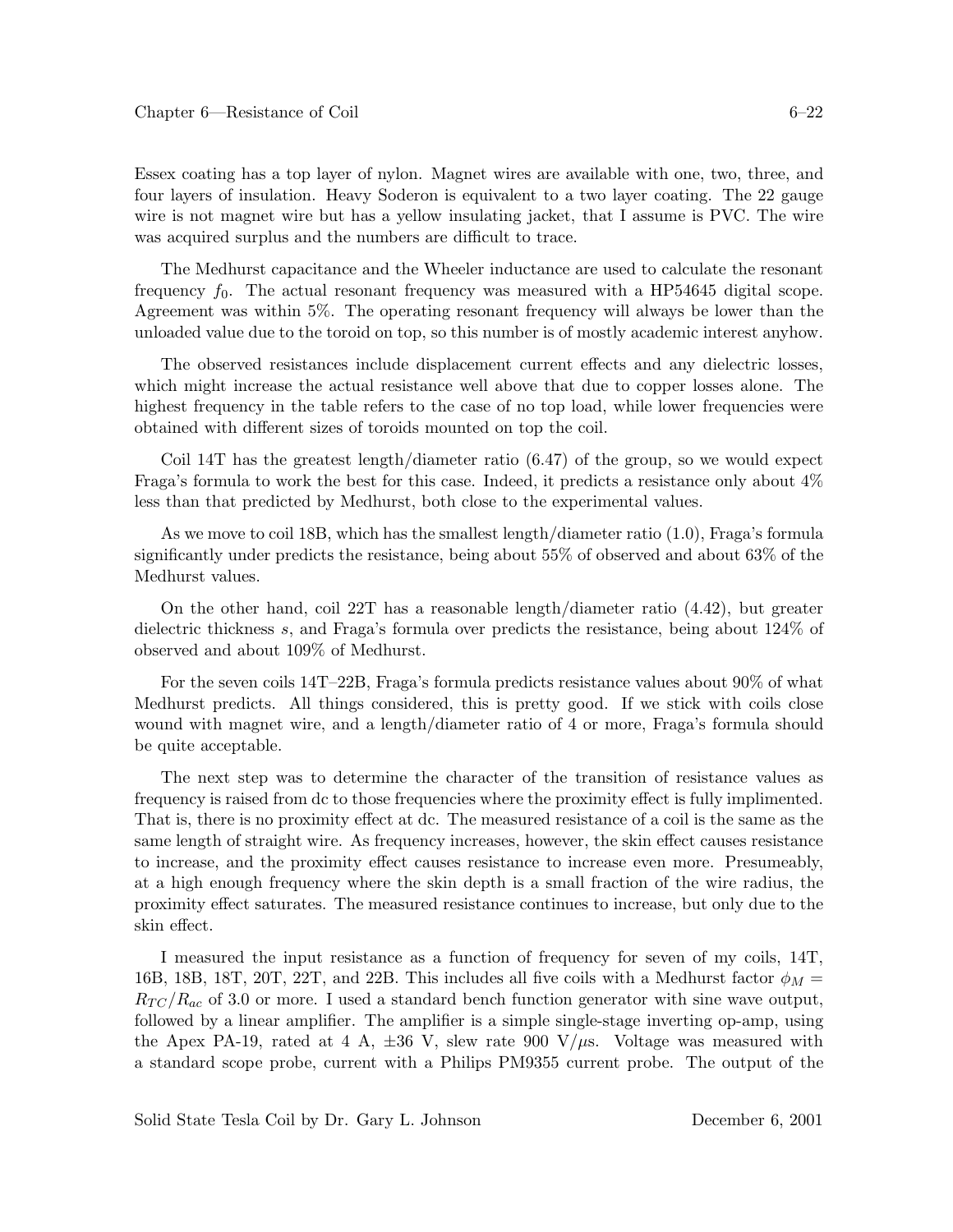current probe was fed to the second channel of the scope, a HP54645D digital oscilloscope capable of calculating rms values of measured waveforms. I applied a voltage between about 2.5 and 10 V (rms) to the base of the coil, tuned the function generator for resonance, observed the current value, and calculated the resistance as the ratio of voltage to current.

The test location was inside a 54 by 90 ft metal building (manufactured by Morton) that is typically used for livestock or storage of ag equipment. One 15 by 30 ft corner was framed in, insulated, and equipped with furnace and air conditioner. Inside this instrument room was a double copper wall Faraday cage with footprint 8 by 12 ft. Electricity was provided to this screen room through an isolation transformer and power line filters. The computer, oscilloscope, and other sensitive equipment were located in this screen room. It is interesting to note that reception on a transistor AM radio was not affected by moving it from outside to inside the Morton building, but reception was impossible inside the screen room, even with the massive copper door open. The AM band starts at 550 kHz, slightly above most of my testing in the 100–300 kHz range, so it would appear that the Faraday cage was effective in the necessary frequency range. I never observed any failures in electronic equipment inside the cage that I could link to transient high fields outside the cage.

This Morton building has a wood frame and wood trusses supporting the roof. There is no ceiling so the wood trusses and roof are visible inside the building. The bottoms of the trusses are about 16 ft above the floor. Depending on the location, the roof will be about 17 to 25 ft above the floor.

Except for the screen room, all electrical outlets in the building were wired in the conventional manner for North America, with the third wire connected to utility ground. This ground wire is connected to earth at every power pole on the utility system. I installed my own ground system under the dirt floor of the Morton building, consisting of three lengths of copper tubing buried a foot or so below floor level. The soil is very hydrophilic, so when I water the grass on the outside of the building, the copper tubing is located in wet earth. The measured resistance between this local ground and utility system ground was on the order of 1  $\Omega$ , a quite acceptable value. Open circuit voltage between the two grounds may be as high as several volts, and current flow between grounds may be as high as several amps. The utility ground is a major source of noise in sensitive measurements, so all measurements were made using only the local ground. The Faraday cage was connected to this local ground, as well as the metal skin of the Morton building.

A damp earth floor made the interior of the building too humid, so I covered the floor with polyethylene sheets, and covered those with about four inches of milled asphalt. This is a product obtained when asphalt roads are recycled. If carefully packed, it forms almost as nice a surface as concrete, and is much less expensive. It is also much easier to penetrate if one wanted to install something in the earth.

Even though the local ground is very satisfactory for making sparks with Tesla coils, I was concerned that variations in earth moisture would affect my proximity effect measurements. I therefore installed a metal ground plane on top of the asphalt millings, about 8 by 16 ft,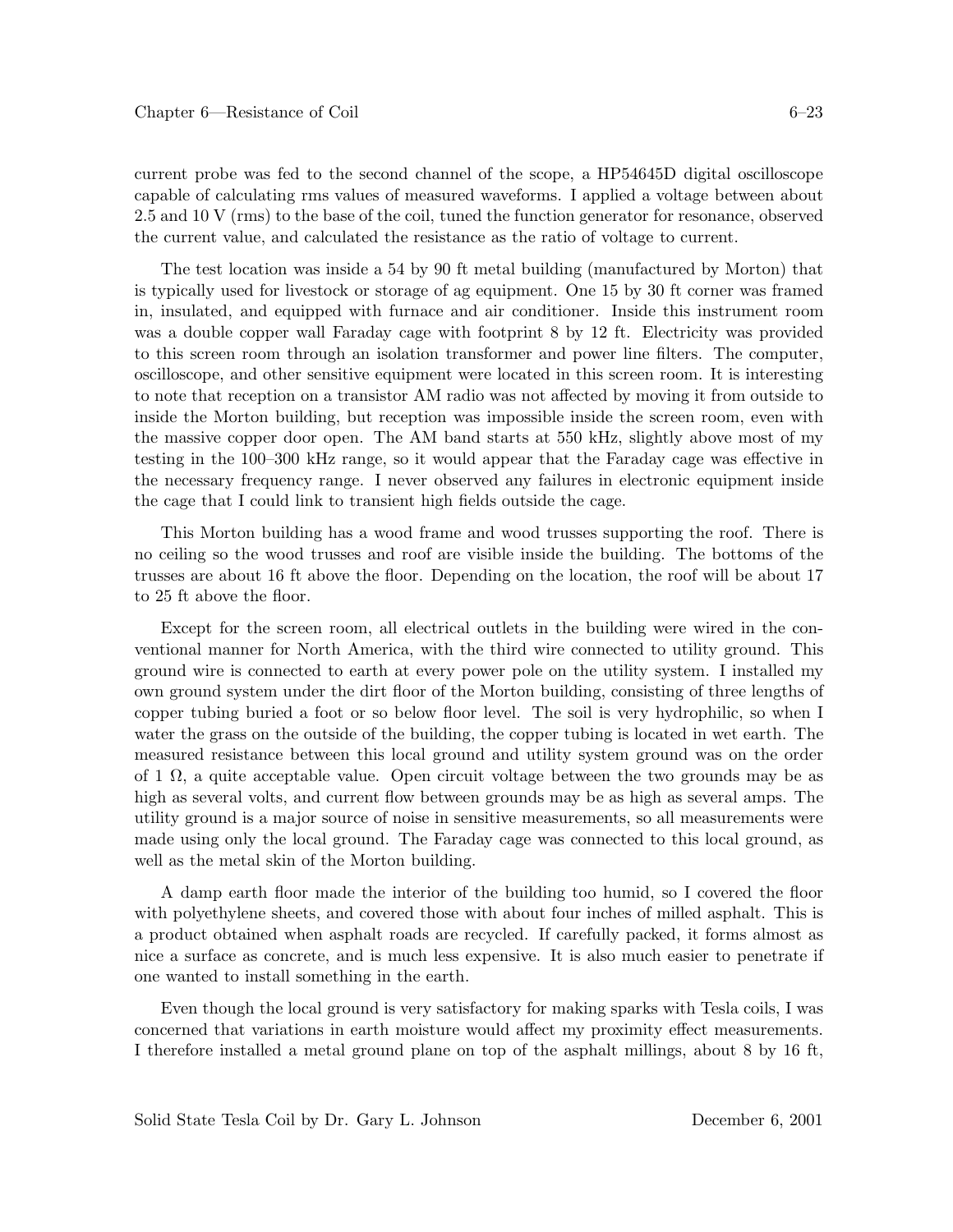consisting of sheets of aluminum siding bonded together with copper flashing and sheet metal screws. This would obviously not be suitable for spark tests when hundreds of kV and tens of amps are present, but for low level measurements of a few volts and less than one amp should be ok.

The coil under test was placed on a piece of 2 inch thick blue styrofoam on this metal ground plane. Location was about 10 ft from the wall of the Morton building and about 10 ft from the wall of the instrument room. A length of 50  $\Omega$  coaxial cable was run under the ground plane, through the wall of the instrument room, through the wall of the Faraday cage, and to the function generator. The shield of the coax was connected to the ground plane close to the base of the coil. The center conductor of the coax was connected to the base of the coil, so the coil was driven like a vertical helix above a ground plane. With no toroid or other connection to the top of the coil, the inductance of the coil would resonate with the Medhurst capacitance. This would be the maximum frequency at which the impedance could be measured.

Capacitance could be increased and frequency lowered by placing larger and larger toroids on top the coil. However, it is not feasible to have toroids large enough to lower the frequency to a few kHz, as required for this test. Different size toroids also change the local field distribution, which might affect the results. So I decided to connect a capacitor to the top of the coil, and the other lead of the capacitor to a heavy ground wire that went up from the top of the coil to about 10 ft above the floor, over to the wall of the instrument room, and down to the floor where it was connected to both the metal ground plane and to the copper tubing of the local ground. Electrically, this forms a simple series RLC circuit. If large value capacitors are used, the resonant frequency can be under 1 kHz.

Like many other things about Tesla coils, using the wrong type of capacitor can lead to surprises. The voltage rating is important, as a little thought will reveal. The Q of these coils is high, perhaps as high as 500. Driving the coil with 10 V would then put as much as 5000 V across the capacitor. My first effort was to use variable capacitors here. I had a ham type variable capacitor that would handle the voltage, but receiving type variable capacitors would arc over between the plates. Even when the voltage was acceptable, the resistance of the sliding contacts in the capacitors was too high (and too erratic) at the required current levels.

The final solution was to place an aluminum cake pan, flat bottom up, on top of the coil and electrically connected to it. A half spun aluminum toroid was connected to the hanging ground wire. Polyethylene sheets were placed on the cake pan and the half spun toroid would be placed on the sheets, flat side down, to form a simple parallel-plate capacitor. Different thicknesses would allow for the resonant frequency to be lowered to about one fourth of the maximum value. For even lower frequencies, lumped capacitors were used.

Figure 3 shows the variation of  $R_{TC}/R_{ac}$  versus frequency for the coil 14T, plotted solid with diamond symbols. It also shows the Fraga resistance  $R_s$  divided by  $R_{ac}$ , plotted dashed. Theory and experiment match extremely well. Again, the Fraga formula works well for long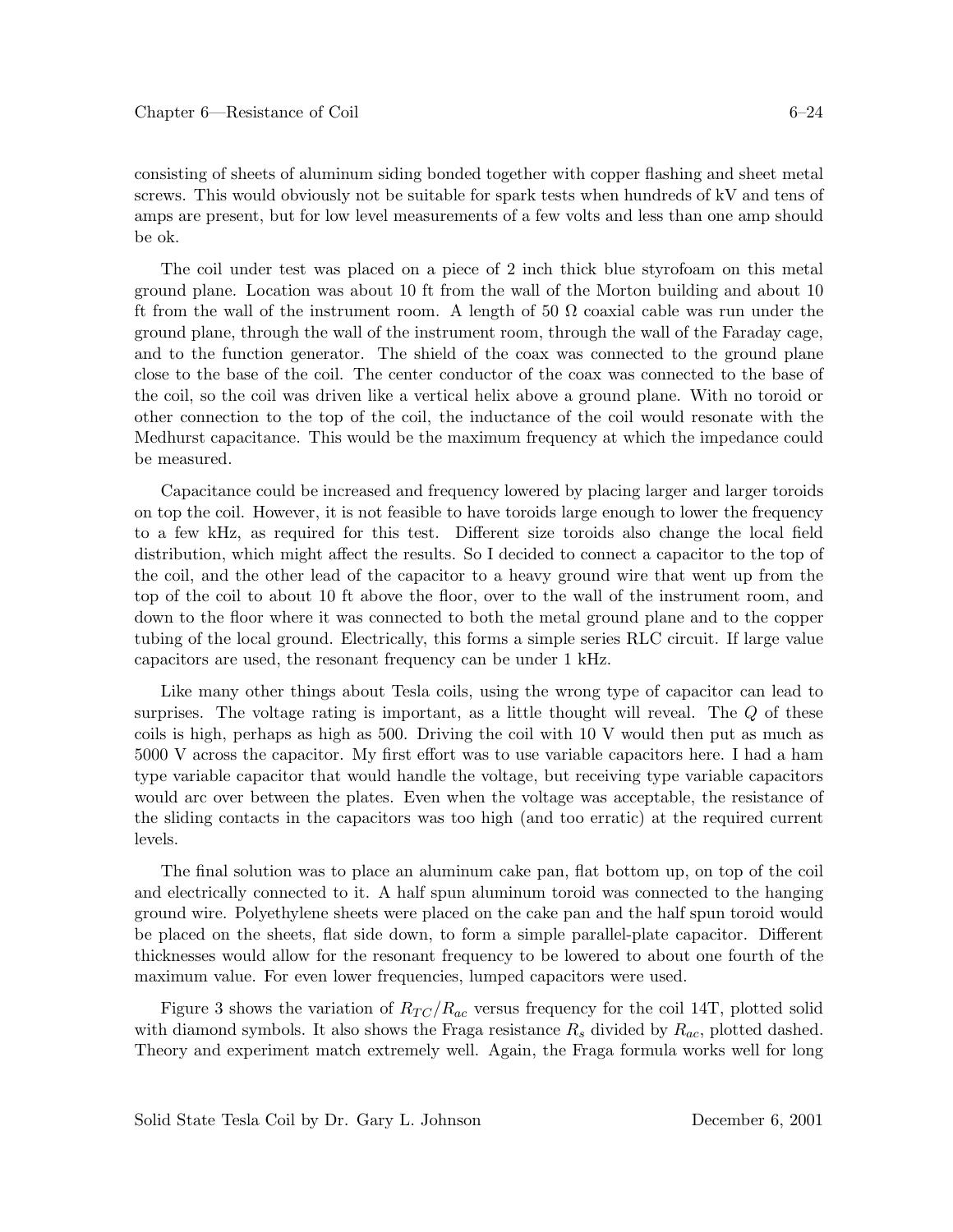

coils that are tight wound with magnet wire.

Figure 3:  $R_{TC}/R_{ac}$  for coil 14T

I then performed the same measurements of  $R_{TC}$  for coil 18B, the shortest coil in my collection. Results are shown in Fig. 4. The Medhurst  $\phi_M$  is 4.25 for this coil where  $\phi_F$  is about 3. The predictions by Fraga are below the measured values over the entire range of frequencies. Even worse, the experimental and theoretical start to diverge at about 50 kHz.

I have performed other tests which show that this particular magnet wire absorbs moisture, and this moisture will cause increased losses. Dielectric losses are entirely separate from the proximity effect. It appears that the dielectric losses become significant above 50 kHz for coil 18B, causing the ratio  $R_{TC}/R_{ac}$  to go well above the value  $\phi_M$  predicted by Medhurst for the case with negligible dielectric losses.

Figs. 3 and 4 also show another effect, a very interesting concept that is otherwise difficult to explain. This concept is that there is little penalty in performance if one uses a smaller wire in a coil. That is, the effect on spark length is not as strongly related to the wire resistance as one would expect.

If one looks closely at these figures, it is evident that the transition region moves higher in frequency as the wire gets smaller. At a given frequency, the larger wire will always be closer to saturation. Consider an extreme example where two coils are each wound with 1000 ft of magnet wire, one with 14 ga and the other with 28 ga. Assume the coils are resonant at 70 kHz and that  $\phi_M = 3$ . The dc resistance of the 14 ga coil is 2.525  $\Omega$  while the dc resistance of the 28 ga coil is 64.9  $\Omega$ , a factor of 25.7 greater. The ac resistances at 70 kHz are, from Eqs. 30 or 32,  $(1.888)(2.525) = 4.768 \Omega$  for the 14 ga coil and  $(1.0034)(64.9) = 65.1 \Omega$  for the 28 ga coil. The 14 ga coil has reached full saturation from the proximity effect at 70 kHz, so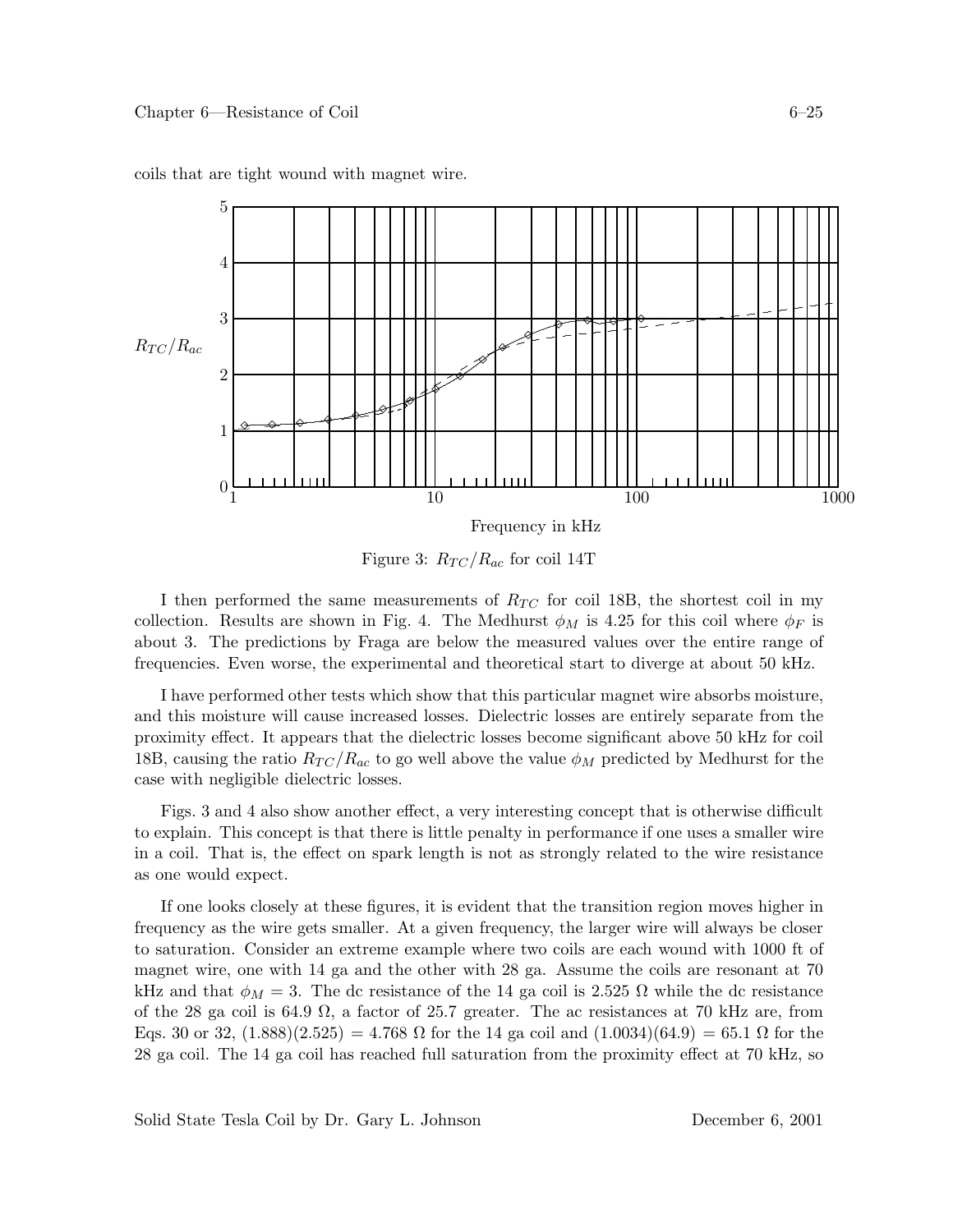

Figure 4:  $R_{TC}/R_{ac}$  for coil 18B

the effective  $R_{TC}$  is  $(4.768)(3) = 14.3 \Omega$ . The 28 ga coil has not started into the proximity effect yet at 70 kHz, so its resistance is still just 65.1  $\Omega$ . The ratio of resistances at 70 kHz is  $65.1/14.3 = 4.55$ , a considerable reduction from 25.7.

It would have been nice to finish this treatment of copper losses with a formula that was accurate to within 5% for any frequency, any length/diameter ratio, and any wire diameter to wire spacing ratio. But that remains for someone else. I hopefully have described the problem so that the reader can get within perhaps 20% of the correct value, and sometimes even better.

# **4 Displacement Current Effect**

We have examined two methods for empirically or theoretically determining the copper loss in a coil, the methods of Medhurst [5] and Fraga [2]. These both assume that the conduction current is the same at all points in the coil, which is the usual case for circuit theory type RLC models. But this is not necessarily the case for a Tesla coil. This is one place where the lumped circuit models just cannot go. We finally have to use a distributed approach. If the conduction current is less than the input current in part of the coil, we would expect the effective resistance to also be less. Likewise, if the conduction current is greater than the input current, then we would expect the effective resistance to increase. Conduction current can be greater than the input current in one part of a coil, and less in another part, due to displacement currents. We will try to illustrate this concept with Fig. 5. A Tesla coil is connected to a toroid with a switch  $S_1$ . The input current at the base is the conduction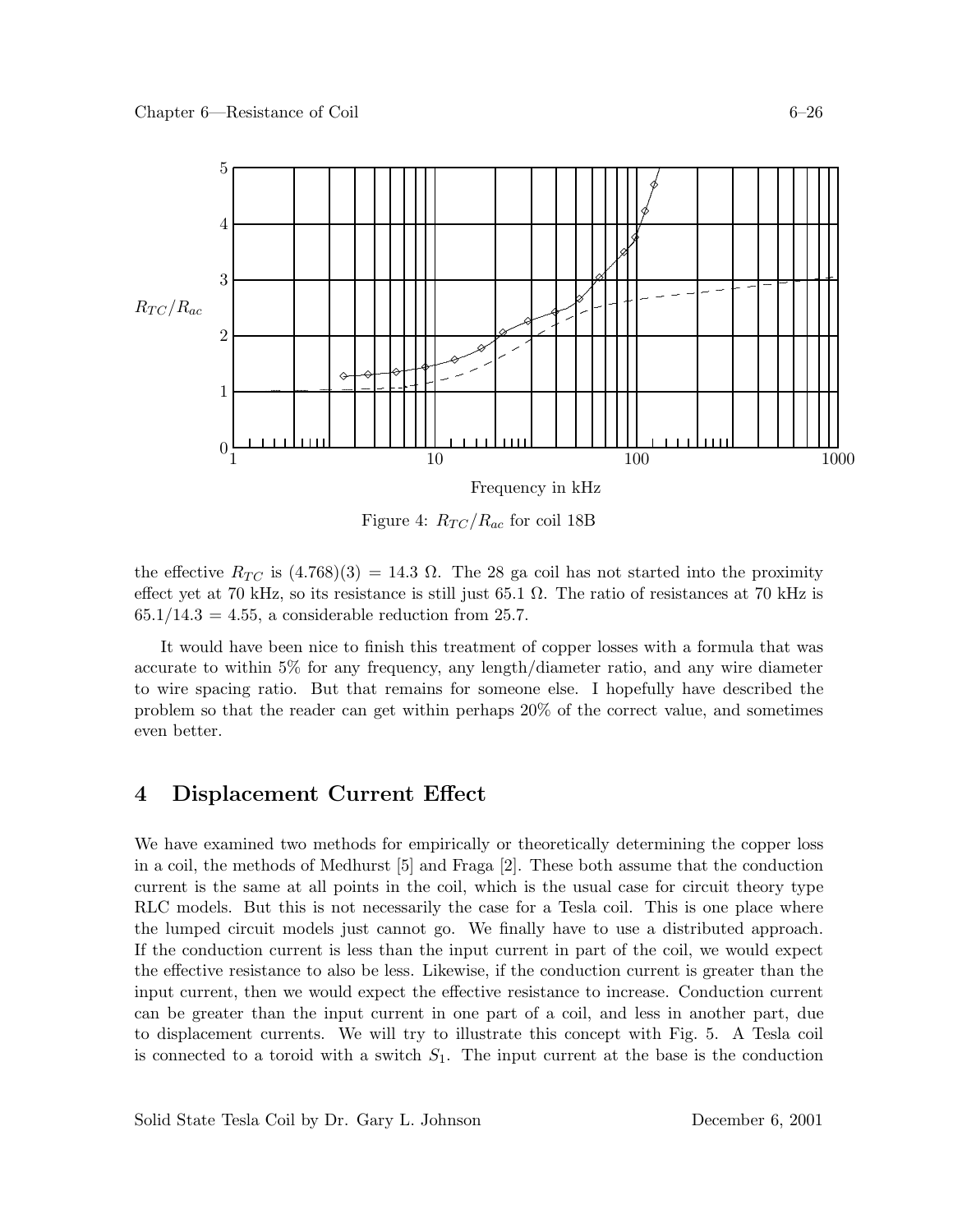current  $i_{in}$ .

Every part of the coil has a capacitance to every other part. We show four capacitors in this four turn coil,  $C_{21}$  from turn 2 to turn 1,  $C_{42}$  from turn 4 to turn 2,  $C_{t2}$  from the toroid to turn 2, and  $C_{2q}$  from turn 2 to ground. Each capacitor has a current flow in it, with the same subscripts.



Figure 5: Conduction Current

The incremental current entering turn 2 is

$$
\Delta i = i_{42} + i_{t2} - i_{21} - i_{2g} \tag{60}
$$

If the two currents  $i_{42}$  and  $i_{t2}$  are greater than the other two currents, then  $\Delta i$  is positive. If the current in turn 1 is  $i_{in}$  and  $\Delta i$  is added in turn 2, then the current in turn 3 is greater than  $i_{in}$ . This situation is quite possible for the lower part of the coil where many turns above the turn in question are adding currents and only a few turns below are subtracting currents. It is more likely to occur if  $C_{2q}$  is small, that is, if the coil is mounted well above a ground plane.

On the other hand, as we get toward the top of the coil, there are many turns below the turn in question that are subtracting currents from  $\Delta i$  and only a few turns above that are adding currents. The minimum current occurs in the top turn of the coil. If switch  $S_1$  is open (no toroid), this minimum current is zero. So we have the situation where the current increases in the lower part of the coil, will hit a maximum probably somewhere in the middle third of the coil, and then start to decrease toward the minimum current value at the top of the coil.

Possible variations of conduction current in the coil winding as a function of position  $y$  is shown in Fig. 6. The current marked " $S_1$  closed" is a possible current with toroid while the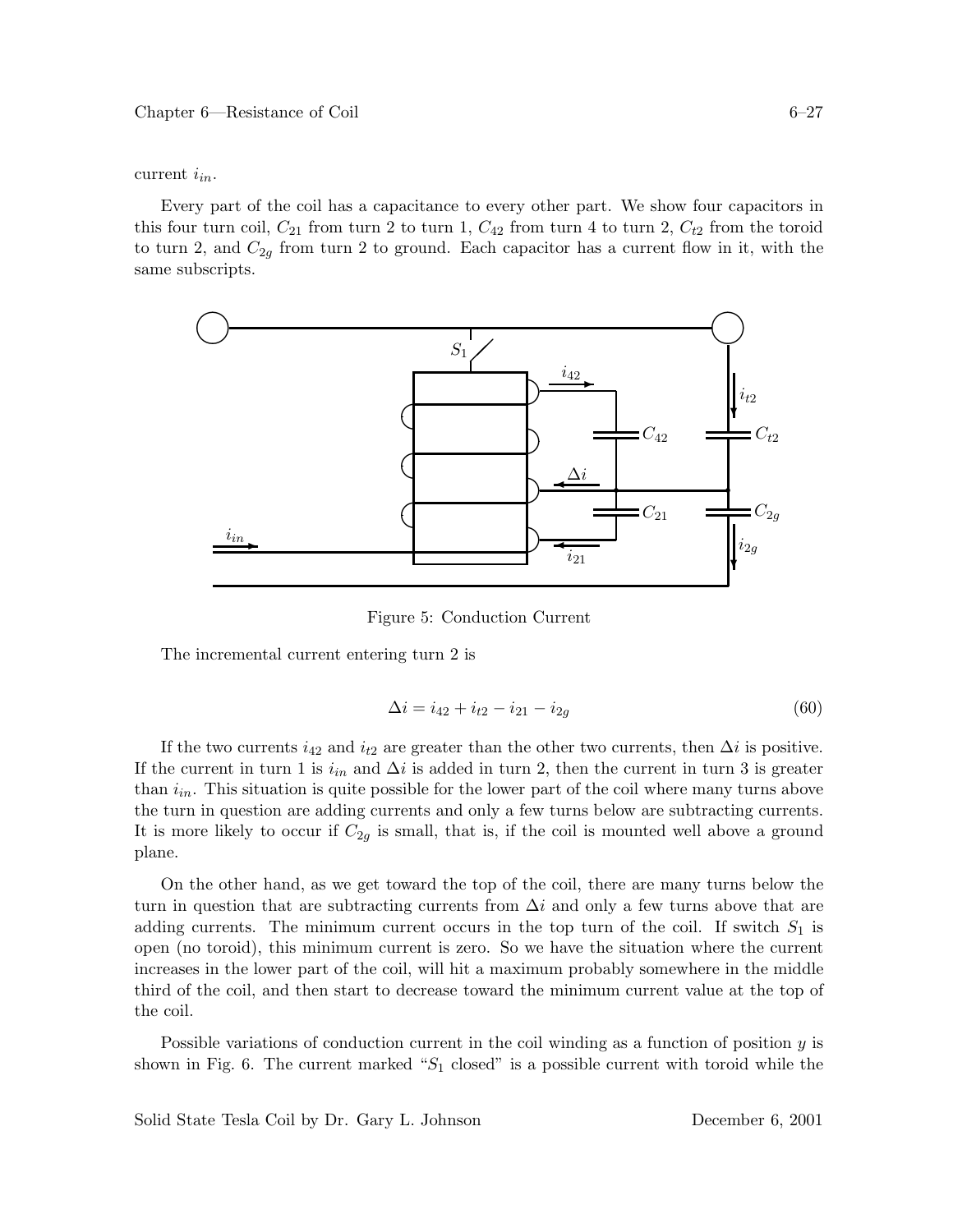

current marked " $S_1$  open" is a possible current without a toroid.

Figure 6: Conduction Current in a Coil

There are several qualitative factors that can be deduced from these curves, without going to the effort to do the full distributed analysis. We started on this quest by asking "Is the lumped RLC model for the Tesla coil a useful concept, or must we proceed immediately to the distributed model?" If this distributed effect is not too big, such that any fudge factor is no more than a few percent, then we can still use the lumped model. If the effect is too big, then we will be inclined to use the distributed model in order to get decent results.

We note that the current in the coil is greater than the input current in the lower part of the coil and less over the upper part of the coil. These tend to offset each other so that the effective resistance may not be much different from the resistance calculated for the uniform current case.

As larger toroids are added, the current in the coil increases, and likewise the effective resistance. However, the resonant frequency decreases with larger toroids, which lowers the effective resistance for the uniform current case. This predicts a smaller change in resistance with frequency than predicted by either Medhurst or Fraga.

The final qualitative factor is that if a coil has a geometry that causes the peak current in the coil to be well above the input current (say 30% or more), the effective resistance will also be well above that for the uniform current case. We can now go back to Table 7 and check out these predictions.

We note that for coil 14T, the measured resistance is *below* both  $R_s$  and  $R_M$  for a coil without a toroid and *above* both  $R_s$  and  $R_M$  for a coil with the largest toroid. The measured resistance holds more nearly constant with variation in frequency than is predicted by Medhurst or Fraga, a very consistent observation throughout all my testing.

It appears that as coils get shorter and fatter, the interior current in the coil gets larger and the effective resistance increases as compared with the predictions of Medhurst and Fraga. Consider coils 22T and 22B. Coil 22T (relatively long and thin) has a measured resistance below the predictions, while coil 22B (short and fat) has a measured resistance above the predictions. The other two short coils (16B and 18B) also have measured resistances above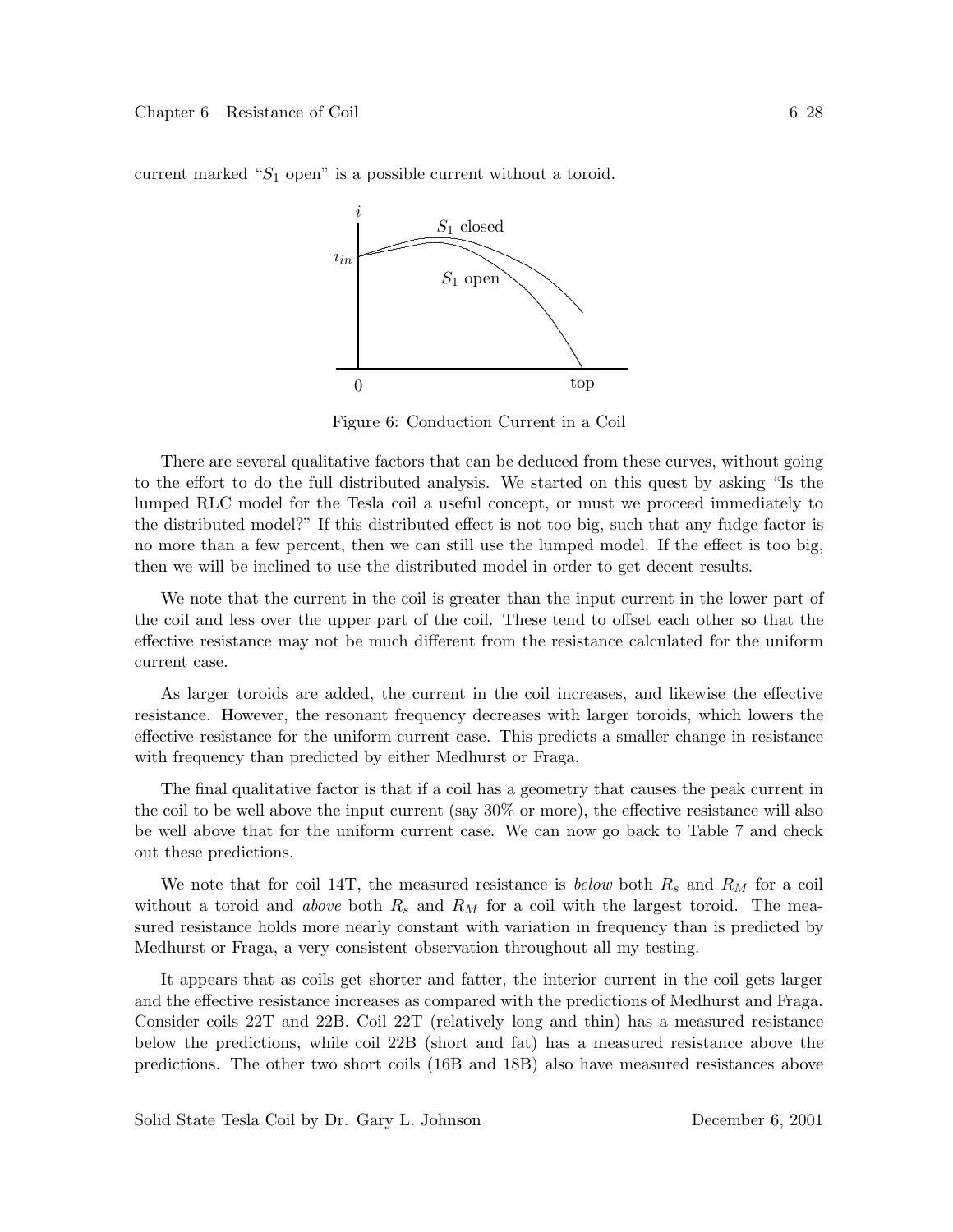the predictions.

The average ratio of  $R_{TC}$  over  $R_s$  for the coils 14T, 18T, 20T, and 22T was 1.004, while the average ratio of  $R_{TC}$  over  $R_M$  for these four coils was 0.927. It appears to me that for normal Tesla coil geometries (length/diameter  $= 4$  or more) that the uniform current assumption is not too bad. It appears to yield accuracies within  $\pm 10\%$ , which should be acceptable in most applications. We conclude that the displacement current effect is very real and easily observed in data sets like Table 7, but the errors involved in ignoring it are not so severe that we cannot use the lumped model.

## **5 Dielectric Losses**

We turn now to losses in the coil form and in the wire insulation. Both the coil form and the wire insulation form a part of the coil capacitance. By Gauss's Law the coil capacitance is the sum of electric flux lines leaving the coil, divided by the coil voltage. Some flux lines go from toroid to earth through the coil form, some from turn to turn through the wire insulation, and some through air. These can be considered as three capacitors in parallel. Since the volumes of the coil form and the wire insulation are much smaller than the volume of air, and the relative permittivity is only two or three times that of air, their capacitances will be a small part of the total. The losses may still be significant, of course.

If we assume a linear increase of voltage along the coil, the flux lines in the coil form will be uniform from top to bottom (no fringing) just like the parallel plate capacitor. We should be able to use the formula for the parallel plate capacitor without great error.

Dielectric losses are usually modeled by a resistor in parallel with the capacitance, rather than in series. They are related to the capacitor voltage rather than to the capacitor current. We have two dielectrics, the coil form and the wire insulation, so we have two resistors in parallel with the Tesla coil capacitance. We saw equations for the power dissipation in the coil form,  $P_{cf}$ , and in the wire insulation,  $P_{wi}$ , back in Chapter 3. If the toroid voltage is  $V_{tor}$ , then the parallel resistances can be defined as

$$
R_{cf} = \frac{V_{tor}^2}{P_{cf}}
$$
\n
$$
\tag{61}
$$

$$
R_{wi} = \frac{V_{tor}^2}{P_{wi}}\tag{62}
$$

A somewhat more detailed RLC model is shown in Fig. 7. The resistances directly related to current are shown as  $R_M$ ,  $R_{eddy}$ ,  $R_{spark}$ , and  $R_{rad}$ , where the last three items are the equivalent resistances representing losses to eddy currents in toroid and ground plane, the spark itself (when present), and any losses due to radiation. We considered the Medhurst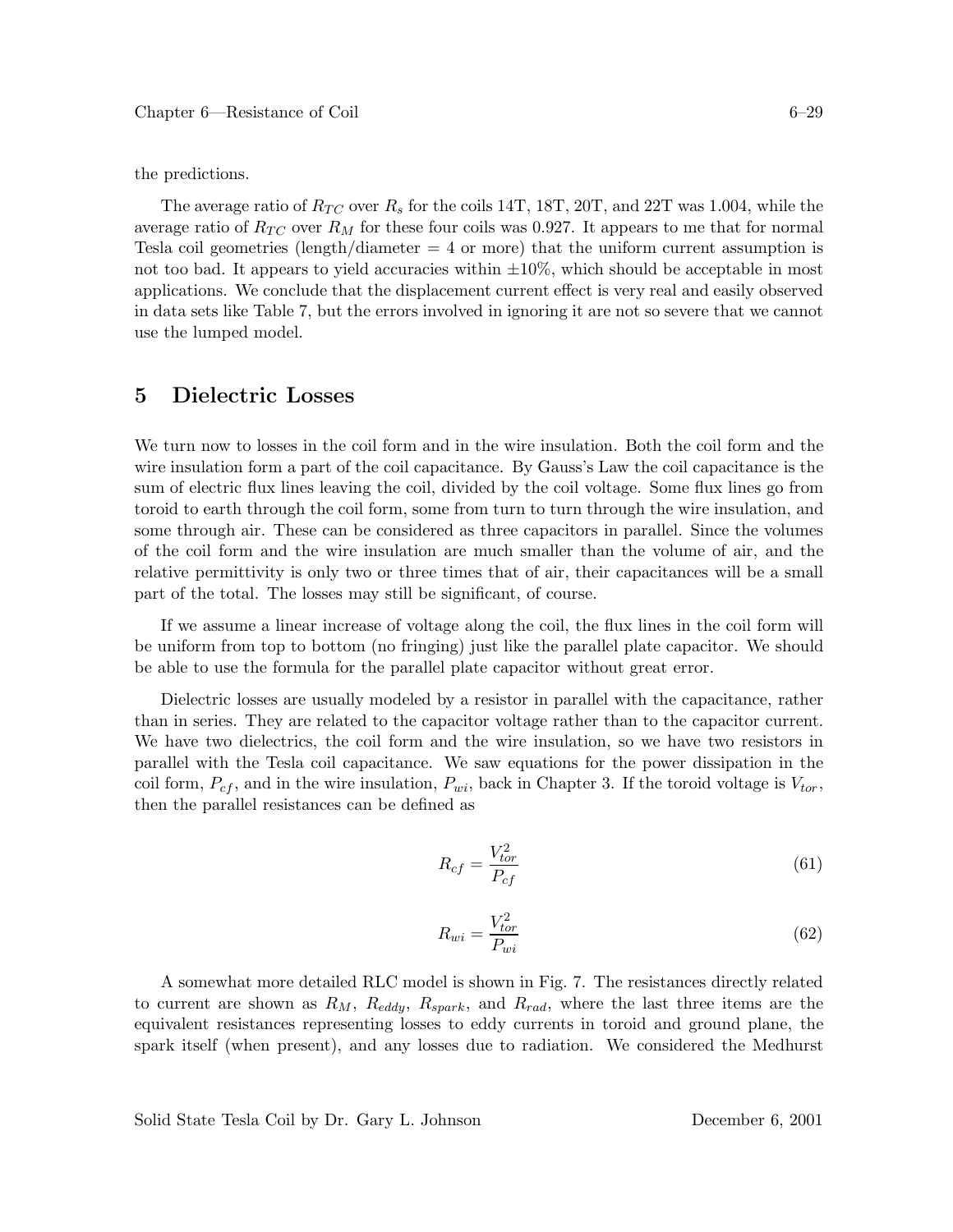resistance  $R_M$  earlier in the chapter. You can replace  $R_M$  by  $R_s$  from Fraga's formula if you prefer. The resistances related to voltage are  $R_{cf}$  and  $R_{wi}$ .



Figure 7: Detailed Lumped Model of Tesla Coil

For single-frequency, steady-state operation, the parallel combination of a capacitor and two resistors can be modeled as a series capacitor and resistor, call it  $R_{die}$ . This is straightforward Circuit Theory I, but a bit tedious. We write an expression for the parallel impedance of  $R_{cf}$ ,  $R_{wi}$ , and the capacitance, rationalize it, and simplify the real term. We assume that the parallel resistances are much larger than the capacitive reactance, as they will be for any coil with acceptable losses. The algebra goes as follows:

$$
Z = \frac{1}{1/R_{wi} + 1/R_{cf} + j\omega C_{tc}} = \frac{1}{G + j\omega C_{tc}} = \frac{G - j\omega C_{tc}}{(G + j\omega C_{tc})(G - j\omega C_{tc})}
$$
(63)

We define  $R_{die}$  as the real part of Z.

$$
R_{die} = \text{Real } Z = \text{Real}\left(\frac{G - j\omega C_{tc}}{G^2 + \omega^2 C_{tc}^2}\right) \approx \frac{G}{\omega^2 C_{tc}^2} = \frac{P_{cf} + P_{wi}}{V_{tor}^2 \omega^2 C_{tc}^2}
$$
(64)

To make things even more complicated, we will define  $R_{die}$  as the series combination of three resistors, the series coil form resistance  $R_{cfs}$ , the series wire insulation resistance  $R_{wis1}$ , and the series coating resistance  $R_{wis2}$ . If there is no coating on the coil (polyurethane or equivalent) and if the wire and atmosphere are dry then  $R_{wis2} = 0$ .

$$
R_{die} = R_{cfs} + R_{wis1} + R_{wis2} \tag{65}
$$

The revised circuit model for the Tesla coil is shown in Fig. 8.

We now proceed to get specific equations for these three series resistors, referring back to Chapter 3 for the power dissipated in terms of  $V_{tor}$ .

$$
R_{cfs} = \frac{P_{cf}}{V_{tor}^2 \omega^2 C_{tc}^2} = \frac{V_{tor}^2 \omega C_{cf} (DF)_{cf}}{V_{tor}^2 \omega^2 C_{tc}^2} = \frac{C_{cf} (DF)_{cf}}{\omega C_{tc}^2}
$$
(66)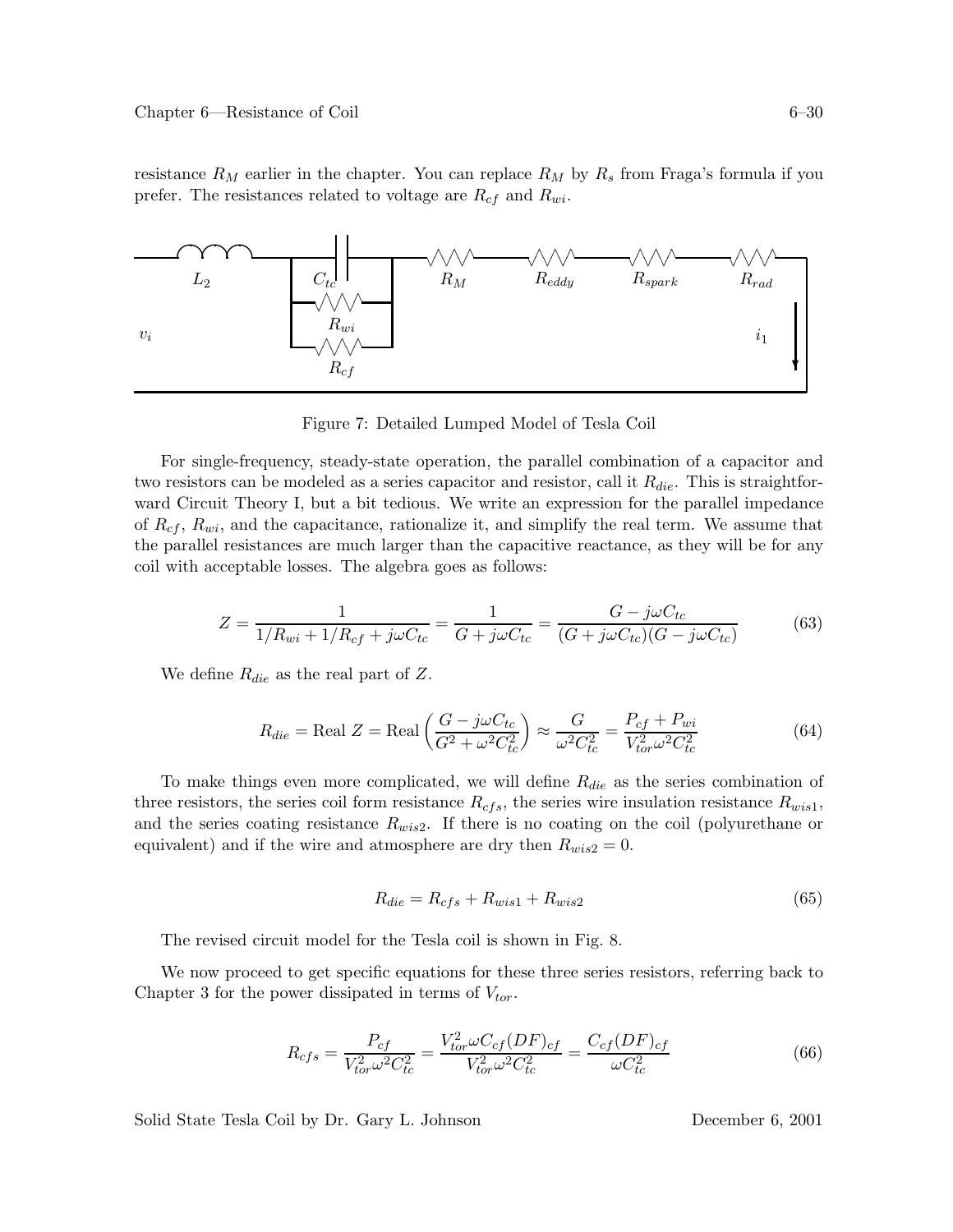

Figure 8: Lumped Model of Tesla Coil with Series  $R_{die}$ 

$$
R_{wis1} = \frac{\epsilon_2^2 (\eta_o - \eta_x)(\pi \epsilon_1 t_t)(DF)_1}{N \omega C_{tc}^2 [\eta_o \epsilon_2 + \eta_x(\epsilon_1 - \epsilon_2)]^2}
$$
(67)

$$
R_{wis2} = \frac{\epsilon_1^2 \eta_x (\pi \epsilon_2 \ell_t) (DF)_2}{N \omega C_{tc}^2 [\eta_o \epsilon_2 + \eta_x (\epsilon_1 - \epsilon_2)]^2}
$$
(68)

It would appear that  $R_{die}$  decreases as  $1/\omega$  or as  $1/f$ . This is certainly contrary to our intuition. What is even more surprising is that the dissipation factor of water is also proportional to  $1/\omega$  over the typical Tesla coil frequency range.  $(DF)_{\text{water}} = 0.396$  at  $f = 10^5$ Hz and 0.0396 at  $f = 10^6$  Hz [3]. This would make  $R_{die}$  vary as  $1/\omega^2$ . I have not convinced myself that this is correct, but can see no flaw in the above analysis. I will terminate the theoretical discussion of dielectric losses on that note.

There are many things going on that make it difficult to be precise about frequency variation of the other losses, but generally speaking,  $R_{ac}$  increases as  $\sqrt{f}$ , and  $R_{eddy}$  increases as  $f^2$ .  $R_{rad}$  will increase at a rate somewhere between f and  $f^2$ .  $R_{spark}$  can be ignored below the spark inception voltage. Depending on which terms are dominant loss terms, we may not see a pronounced change in input impedance with frequency. That has been my experience. Input impedance will drift from day to day, (mostly with humidity), but there is no obvious frequency dependence. Of course, other things are happening. We know that  $R_{ac}$  increases with temperature, while  $R_{die}$  increases with humidity. If these were the only factors, we would expect a cold, dry winter day to have the lowest impedance, and a hot, muggy day to have the highest impedance and the worst performance. In cases where moisture is a factor, performance might improve after a period of operation which caused the coil form to heat up and dry out.

Moisture has been a very frustrating factor in my testing. Coils are located inside a metal skin building with no climate control, in eastern Kansas. Temperatures can vary from below freezing to  $40^{\circ}\text{C}$  (104 $^{\circ}\text{F}$ ) or more. Relative humidities vary from 25% to 100%. Typical of my measurement problems are two sets of input impedance data in Table 8 for 3/17/01 and  $4/6/01$ . The  $3/17/01$  data were collected when the bay temperature was about  $9^{\circ}$ C and the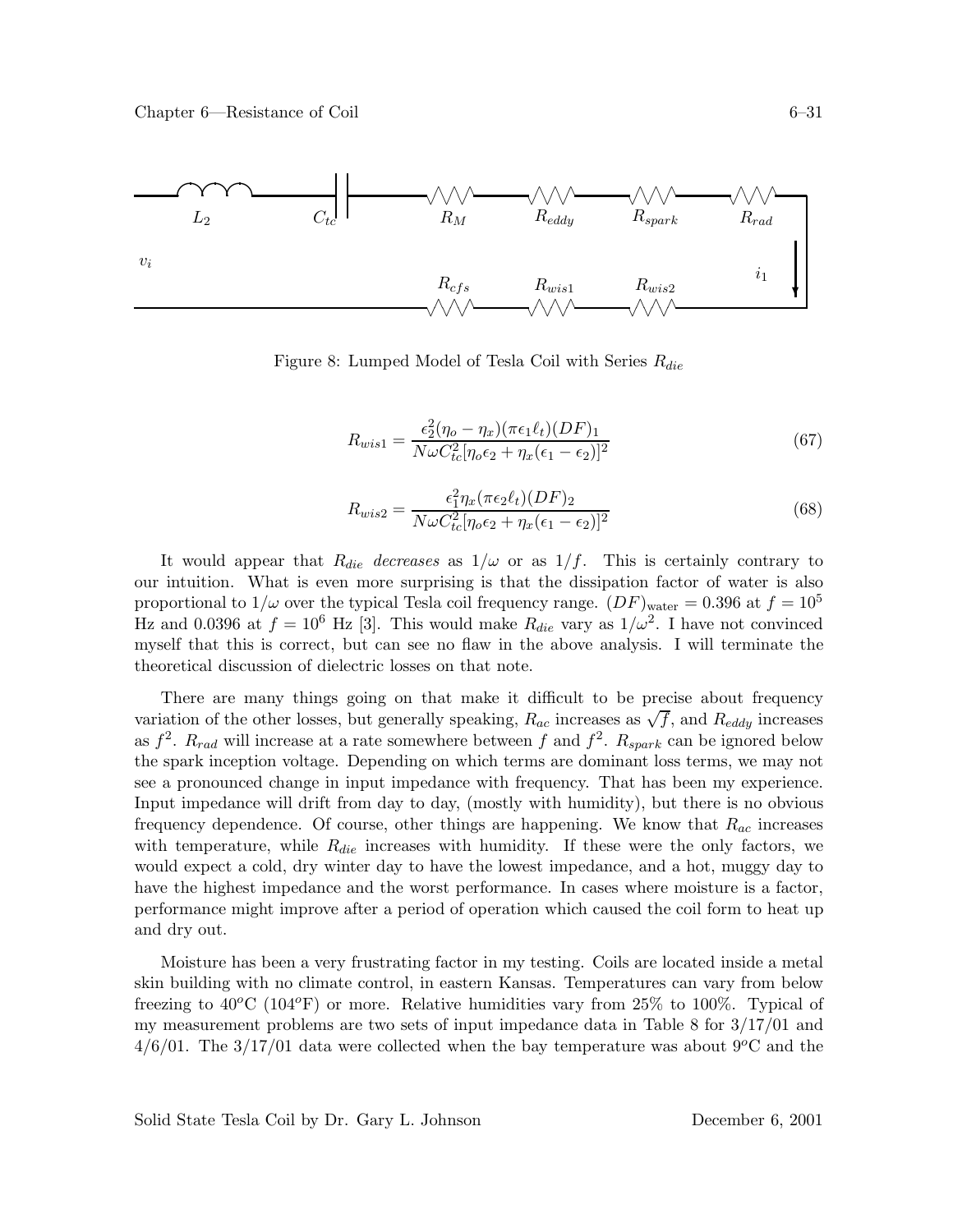Table 8:  $R_{TC}$  Measured on Two Different Days

| Coil                                                           |  | 14S 14T 16B 18T 18B 20T 22T                 |  |                | - 22B |
|----------------------------------------------------------------|--|---------------------------------------------|--|----------------|-------|
| frequency, kHz 249.1 266.1 145.5 242.6 145.6 183.6 307.0 148.3 |  |                                             |  |                |       |
| $R_{TC}$ 3/17/01 24.5 43.5 93.1 70.5                           |  |                                             |  | 94.2 47.0 73.0 |       |
| $R_{TC}$ 4/6/01                                                |  | 27.6 45.5 175.8 75.7 127.7 100.0 53.4 126.7 |  |                |       |

We see that two of the coils experienced large changes in  $R_{TC}$ , coils 16B and 22B. Both coils used a plastic barrel as a coil form that I thought was polyethylene. I got the barrels at the local recycling plant. Coil 22B used the same type of wire as coil 22T which was wound on a piece of PVC, so the difference in  $R_{TC}$  between these two coils had to be the coil form. These results indicate that some coil forms are worse than others. These barrels evidently soak up water in amounts sufficient to raise the input impedance by a factor of two.

Coils 14T, 18T, 20T, and 22T were wound on PVC while coils 14S and 18B were wound on polyethylene. Only coil 20T had any type of coating put on top the winding (polyurethane). Both PVC and polyethylene appear to have about the same increase in  $R_{TC}$  with humidity, so it is hard to argue that one should spend more money on the more expensive polyethylene.

As long as one stays with good quality coil forms, it appears that high humidity will raise  $R_{TC}$  by 5–10% from the low humidity case. One could reverse engineer Eq. 67 and find an effective dissipation factor  $(DF)_1$  that would be an appropriate function of humidity, but I am not sure it would be worth the trouble.

The eddy current loss will be a strong function of how near the conducting material is located to the coil. A coil sitting on a ground plane would have a much larger  $R_{eddy}$  than one sitting on a one meter high stack of Styrofoam blocks. If soil moisture affects the eddy current loss in the earth beneath the coil, then this term could vary widely from day to day. If tests are being done inside a metal building, then the walls and roof of the building would contribute to the eddy current loss.

Many coils have a strike ring located around their base, to intercept sparks before hitting the feed line or other components. There is general agreement in the Tesla coil community that this ring should be open rather than shorted. There have been observations where a shorted copper ring has significantly degraded spark length. A spun aluminum toroid also presents a shorted path for eddy currents, but there is less agreement that this represents a significant loss. It is argued that conduction currents are smaller at the top of the coil, therefore induced currents must be less.

I built a toroid of 0.25 inch copper tubing pieces on insulating disks, connected together at one point by a conducting disk. The ends were placed into heat shrink tubing, which was then shrunk to hold the ends a fixed small distance apart. This toroid was then compared with a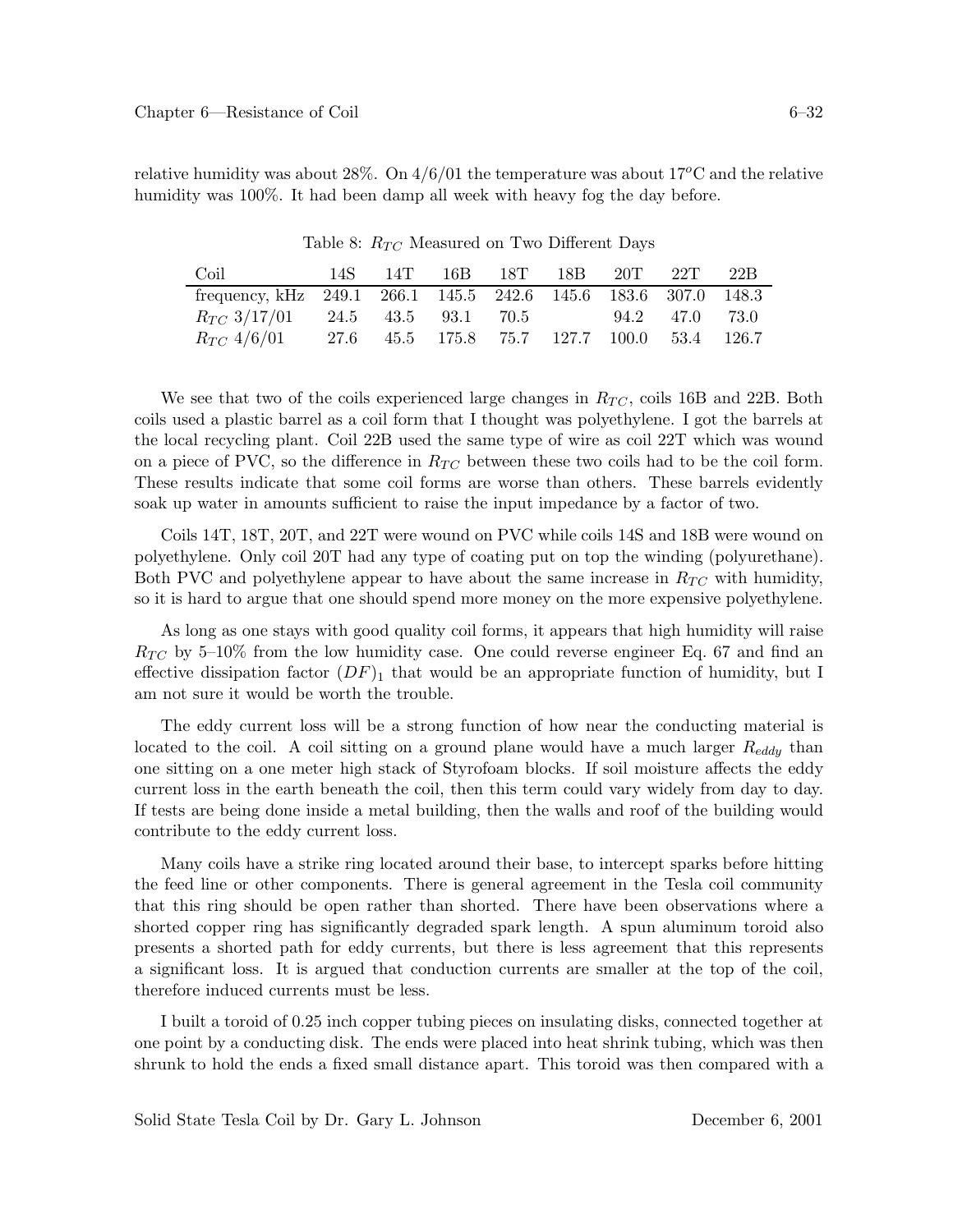spun aluminum toroid of similar capacitance, and also with a smaller toroid made of one inch copper tubing with diameter slightly greater than that of the coil form. The smaller toroid was an attempt to get a shorted turn as near to the coil as possible. It lacked the capacitance to be an effective toroid for long sparks, of course. I could not find any significant difference in input impedance between the insulated toroid and the spun aluminum toroid. The shorted copper ring, however, had about 10% higher input impedance than the toroid that was not a shorted turn. This suggests that you would not notice any improvement if you cut your beautiful spun aluminum toroid into pieces to eliminate eddy currents. The effect is there, and can be measured if one really works at it, but is not that significant in most situations.

Overall, my tests indicated that  $R_{eddy}$  is no more than a few percent of  $R_{TC}$ . If a little thought is given to separation of conducting materials from the immediate vicinity of the coil, eddy current losses can be ignored. Likewise in all my tests,  $R_{rad}$  is very close to zero. I was unable to detect a signal from the coil more than perhaps 100 m away. At worst, it would be a number like 0.01  $\Omega$ , which is a negligible portion of a typical measured resistance of 25 to 50 Ω.

# **6 Conclusion**

I believe that Fig. 8 is a reasonable model for a Tesla coil. There is scientific basis for calculating (or estimating)  $R_M$ ,  $R_{cfs}$ ,  $R_{wis1}$ , and  $R_{wis2}$ , and for ignoring  $R_{eddy}$  and  $R_{rad}$ . It has the proper indication for changes in the model when a spark occurs. The model indicates that when a spark occurs, the equivalent resistance  $R_{spark}$  increases from zero to some finite value, so the input resistance *increases* during a spark. This is exactly what happens experimentally.

Unfortunately, great precision is difficult to impossible to obtain.  $R_M$  or  $R_s$  can be calculated to within a few ohms given the techniques in this chapter. I consider this a vast improvement over my state of knowledge when I started this project. Trying to get more accuracy is probably not warranted because of the strong influence of moisture on coil resistance. If  $R_M$  is  $50 \pm 5\Omega$ , and  $R_{die}$  might vary from 0 to 5  $\Omega$  or more as humidity goes from 0 to 100%, there is little point in reducing the uncertainty on  $R_M$ .

In my opinion, a complete distributed model will not be any better in dealing with skin effect, proximity effect, and dielectric losses, and would certainly be more of a programming problem. The one thing that this lumped model cannot deal with directly is the displacement current effect. A distributed model can determine the actual current distribution, which can then be used to find a predicted effective resistance of the coil.

Both approaches (lumped and distributed) have advantages. I believe the lumped approach is better at determining resistance. However, the lumped approach will not show anything about resonances at harmonic frequencies, and cannot deal with things like the current distribution. Hopefully there will be peaceful coexistence, where each method will be